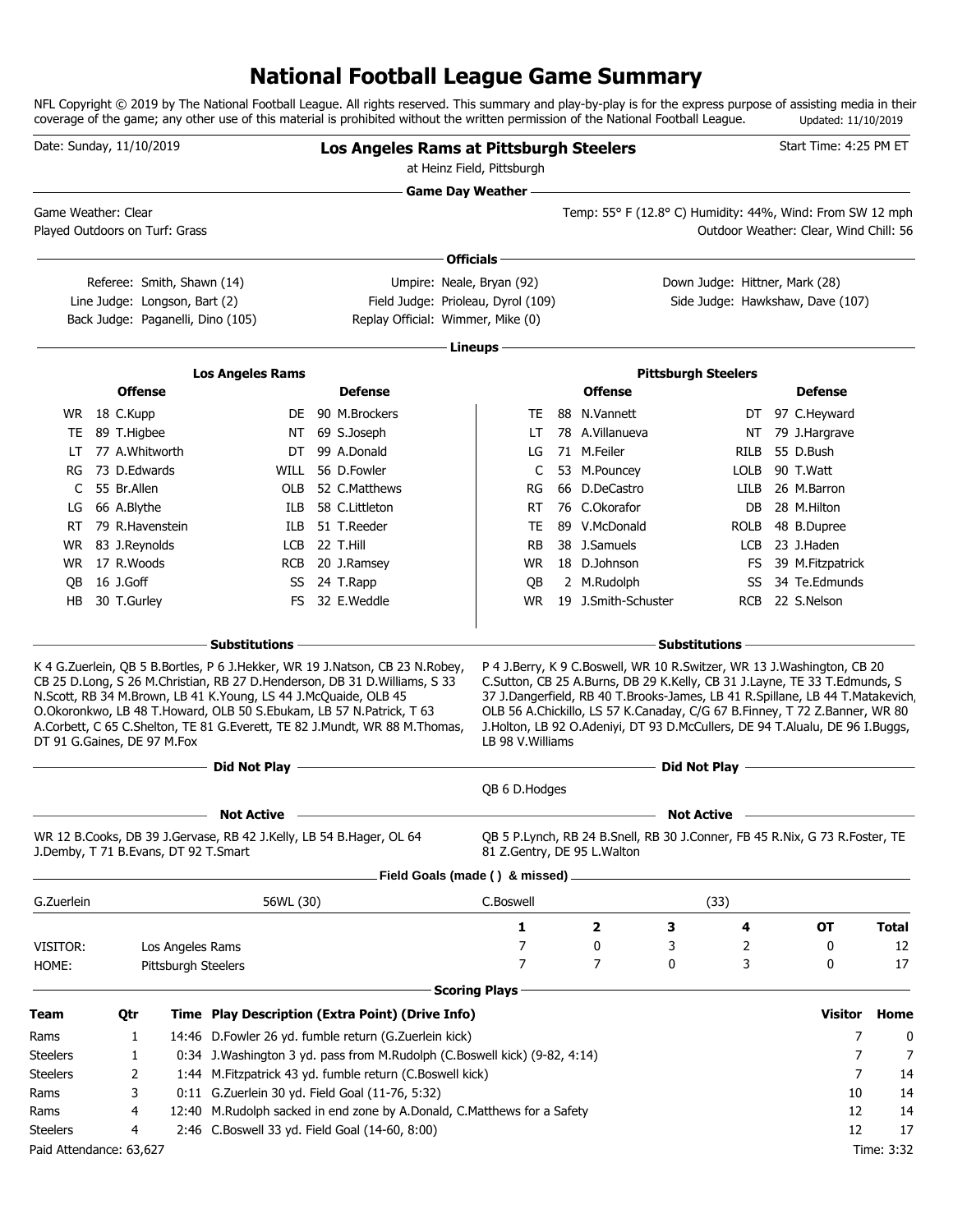# **Final Individual Statistics**

|                                              |              | <b>Los Angeles Rams</b> |            |              |              |                |                    |                     |           |                        |            | <b>Pittsburgh Steelers</b> |             |              |                |                |              |
|----------------------------------------------|--------------|-------------------------|------------|--------------|--------------|----------------|--------------------|---------------------|-----------|------------------------|------------|----------------------------|-------------|--------------|----------------|----------------|--------------|
| <b>RUSHING</b>                               |              |                         | <b>ATT</b> | <b>YDS</b>   | <b>AVG</b>   | LG             | TD                 | <b>RUSHING</b>      |           |                        |            |                            | ATT         | <b>YDS</b>   | AVG            | LG             | TD           |
| T.Gurley                                     |              |                         | 12         | 73           | 6.1          | 22             | 0                  | J.Samuels           |           |                        |            |                            | 14          | 29           | 2.1            | 8              | 0            |
| M.Brown                                      |              |                         | 5          | 10           | 2.0          | 5              | 0                  | T.Brooks-James      |           |                        |            |                            | 6           | 11           | 1.8            | 8              | 0            |
| D.Henderson                                  |              |                         | 4          | 4            | 1.0          | 3              | 0                  | V.McDonald          |           |                        |            |                            | 1           | 2            | 2.0            | 2              | 0            |
| <b>B.Bortles</b>                             |              |                         | 1          | 1            | 1.0          | 1              | 0                  | T.Edmunds           |           |                        |            |                            | 4           | $\mathbf{1}$ | 0.3            | 3              | 0            |
| J.Goff                                       |              |                         | 1          | 0            | 0.0          | 0              | 0                  | M.Rudolph           |           |                        |            |                            | 2           | $-1$         | $-0.5$         | 0              | 0            |
| Total                                        |              |                         | 23         | 88           | 3.8          | 22             | 0                  | Total               |           |                        |            |                            | 27          | 42           | 1.6            | 8              | 0            |
| <b>PASSING</b>                               | ATT          | <b>CMP</b>              | <b>YDS</b> | SK/YD TD     | LG           | <b>IN</b>      | <b>RT</b>          | <b>PASSING</b>      |           |                        | <b>ATT</b> | <b>CMP</b>                 | <b>YDS</b>  | SK/YD TD     |                | LG IN          | <b>RT</b>    |
| J.Goff                                       | 41           | 22                      | 243        | 4/25         | 0<br>24      | $\overline{2}$ | 51.2               | M.Rudolph           |           |                        | 38         | 22                         | 242         | 3/11         | $\mathbf{1}$   | $\bf{0}$<br>34 | 85.6         |
| J.Hekker                                     | $\mathbf{1}$ | $\mathbf 0$             | 0          | 0/0          | 0            | 0<br>1         | 0.0                |                     |           |                        |            |                            |             |              |                |                |              |
| Total                                        | 42           | 22                      | 243        | 4/25         | 0<br>24      | 3              | 40.1               | Total               |           |                        | 38         | 22                         | 242         | 3/11         | 1              | 0<br>34        | 85.6         |
| <b>PASS RECEIVING</b>                        |              | <b>TAR</b>              | <b>REC</b> | <b>YDS</b>   | <b>AVG</b>   | LG             | <b>TD</b>          |                     |           | <b>PASS RECEIVING</b>  |            | <b>TAR</b>                 | <b>REC</b>  | <b>YDS</b>   | <b>AVG</b>     | LG             | <b>TD</b>    |
| G.Everett                                    |              | 12                      | 8          | 68           | 8.5          | 17             | 0                  | J. Washington       |           |                        |            | 7                          | 6           | 90           | 15.0           | 34             | $\mathbf{1}$ |
| R.Woods                                      |              | 11                      | 7          | 95           | 13.6         | 24             | 0                  | D.Johnson           |           |                        |            | 6                          | 4           | 64           | 16.0           | 30             | 0            |
| J.Reynolds                                   |              | 5                       | 3          | 49           | 16.3         | 21             | 0                  | J.Smith-Schuster    |           |                        |            | 6                          | 3           | 44           | 14.7           | 20             | 0            |
| T.Higbee                                     |              | 4                       | 3          | 22           | 7.3          | 12             | 0                  | V.McDonald          |           |                        |            | 7                          | 3           | 11           | 3.7            | 9              | 0            |
| J.Mundt                                      |              | 1                       | 1          | 9            | 9.0          | 9              | 0                  | J.Samuels           |           |                        |            | $\overline{7}$             | 3           | 11           | 3.7            | 5              | 0            |
| T.Gurley                                     |              | 4                       | 0          | 0            | 0.0          | 0              | 0                  | T.Edmunds           |           |                        |            | 3                          | 2           | 14           | 7.0            | 8              | 0            |
| C.Kupp                                       |              | 4                       | 0          | 0            | 0.0          | 0              | 0                  | N.Vannett           |           |                        |            | 1                          | 1           | 8            | 8.0            | 8              | 0            |
| D.Long                                       |              | 1                       | 0          | 0            | 0.0          | 0              | 0                  |                     |           |                        |            |                            |             |              |                |                |              |
| Total                                        |              | 42                      | 22         | 243          | 11.0         | 24             | 0                  | Total               |           |                        |            | 37                         | 22          | 242          | 11.0           | 34             | 1            |
| <b>INTERCEPTIONS</b>                         |              |                         | <b>NO</b>  | <b>YDS</b>   | <b>AVG</b>   | LG             | TD                 |                     |           | <b>INTERCEPTIONS</b>   |            |                            | <b>NO</b>   | <b>YDS</b>   | <b>AVG</b>     | LG             | <b>TD</b>    |
|                                              |              |                         |            |              |              |                |                    | M.Fitzpatrick       |           |                        |            |                            | 1           | 14           | 14.0           | 14             | 0            |
|                                              |              |                         |            |              |              |                |                    | T.Edmunds           |           |                        |            |                            | 1           | 2            | 2.0            | 2              | 0            |
|                                              |              |                         |            |              |              |                |                    | J.Haden             |           |                        |            |                            | 1           | $-1$         | $-1.0$         | $-1$           | 0            |
| Total                                        |              |                         | 0          | 0            | 0            | 0              | 0                  | Total               |           |                        |            | 3                          | 15          | 5.0          | 14             | 0              |              |
| <b>PUNTING</b>                               | <b>NO</b>    | <b>YDS</b>              | <b>AVG</b> | <b>NET</b>   | ΤВ           | <b>IN20</b>    | LG                 | <b>PUNTING</b>      |           |                        | <b>NO</b>  | <b>YDS</b>                 | <b>AVG</b>  | <b>NET</b>   | TΒ             | <b>IN20</b>    | LG           |
| J.Hekker                                     | 8            | 379                     | 47.4       | 42.3         | 1            | 2              | 56                 | J.Berry             |           |                        | 9          | 383                        | 42.6        | 40.2         | 0              | 4              | 59           |
| Total                                        | 8            | 379                     | 47.4       | 42.3         | 1            | 2              | 56                 | <b>Total</b>        |           |                        | 9          | 383                        | 42.6        | 40.2         | 0              | 4              | 59           |
| <b>PUNT RETURNS</b>                          |              | <b>NO</b>               | <b>YDS</b> | <b>AVG</b>   | FC           | LG             | TD                 | <b>PUNT RETURNS</b> |           |                        |            | <b>NO</b>                  | <b>YDS</b>  | <b>AVG</b>   | FC             | LG             | TD           |
| J.Natson                                     |              | 3                       | 21         | 7.0          | 4            | 18             | 0                  | D.Johnson           |           |                        |            | 3                          | 22          | 7.3          | 0              | 14             | $\mathbf 0$  |
| [DOWNED]                                     |              | 2                       | 0          | 0.0          | 0            | 0              | 0                  | R.Switzer           |           |                        |            | $\mathbf{1}$               | -1          | $-1.0$       | 2              | $-1$           | 0            |
|                                              |              |                         |            |              |              |                |                    |                     |           | [OUT OF BOUNDS]        |            | 1                          | 0           | 0.0          | 0              | 0              | 0            |
|                                              |              |                         |            |              |              |                |                    | [TOUCHBACK]         |           |                        |            | $\mathbf{1}$               | 0           | 0.0          | 0              | 0              | 0            |
| Total                                        |              | 3                       | 21         | 7.0          | 4            | 18             | 0                  | Total               |           |                        |            | 4                          | 21          | 5.3          | 2              | 14             | 0            |
| <b>KICKOFF RETURNS</b>                       |              | <b>NO</b>               | <b>YDS</b> | <b>AVG</b>   | FC           | LG             | TD                 |                     |           | <b>KICKOFF RETURNS</b> |            | <b>NO</b>                  | <b>YDS</b>  | AVG          | FC             | LG             | <b>TD</b>    |
| J.Natson                                     |              | 4                       | 94         | 23.5         | 0            | 30             | 0                  | R.Switzer           |           |                        |            | 1                          | 20          | 20.0         | 0              | $20\,$         | 0            |
| [TOUCHBACK]                                  |              | 1                       | 0          | 0.0          | 0            | 0              | 0                  | [TOUCHBACK]         |           |                        |            | 2                          | 0           | 0.0          | 0              | 0              | 0            |
| Total                                        |              | $\overline{4}$          | 94         | 23.5         | 0            | 30             | 0                  | Total               |           |                        |            | $\mathbf{1}$               | 20          | 20.0         | 0              | $20\,$         | 0            |
| <b>Los Angeles Rams</b>                      |              |                         |            |              |              |                |                    |                     |           |                        |            |                            |             |              |                |                |              |
| <b>FUMBLES</b>                               |              |                         |            | <b>FUM</b>   | <b>LOST</b>  |                | <b>OWN-REC YDS</b> |                     | <b>TD</b> | <b>FORCED</b>          |            | <b>OPP-REC</b>             | <b>YDS</b>  | <b>TD</b>    | <b>OUT-BDS</b> |                |              |
| J.Goff                                       |              |                         |            | 3            | $\mathbf{1}$ |                | 0                  | -9                  | 0         | 0                      |            | 0                          | $\mathbf 0$ | 0            |                | $\mathbf{1}$   |              |
| T.Gurley                                     |              |                         |            | $\mathbf{1}$ | 0            |                | 0                  | 0                   | 0         | 0                      |            | 0                          | 0           | 0            |                | 1              |              |
| C.Shelton                                    |              |                         |            | 0            | 0            |                | 1                  | 0                   | 0         | 0                      |            | 0                          | 0           | 0            |                | 0              |              |
| C.Littleton                                  |              |                         |            | 0            | 0            |                | 0                  | 0                   | 0         | 1                      |            | 1                          | 3           | 0            |                | 0              |              |
| J.Mundt                                      |              |                         |            | 0            | 0            |                | 0                  | 0                   | 0         | 1                      |            | 0                          | 0           | 0            |                | 0              |              |
| N.Robey                                      |              |                         |            | 0            | 0            |                | 0                  | 0                   | 0         | 1                      |            | 0                          | 0           | 0            |                | 0              |              |
| D.Fowler                                     |              |                         |            | 0            | 0            |                | 0                  | 0                   | 0         | 0                      |            | 1                          | 26          | 1            |                | 0              |              |
| Total                                        |              |                         |            | 4            | 1            |                | $\mathbf{1}$       | -9                  | 0         | 3                      |            | $\overline{2}$             | 29          | $\mathbf{1}$ |                | $\overline{2}$ |              |
| <b>Pittsburgh Steelers</b><br><b>FUMBLES</b> |              |                         |            | <b>FUM</b>   | <b>LOST</b>  |                | <b>OWN-REC YDS</b> |                     | <b>TD</b> | <b>FORCED</b>          |            | <b>OPP-REC</b>             | <b>YDS</b>  | TD           | <b>OUT-BDS</b> |                |              |
|                                              |              |                         |            |              |              |                |                    |                     |           |                        |            |                            |             |              |                |                |              |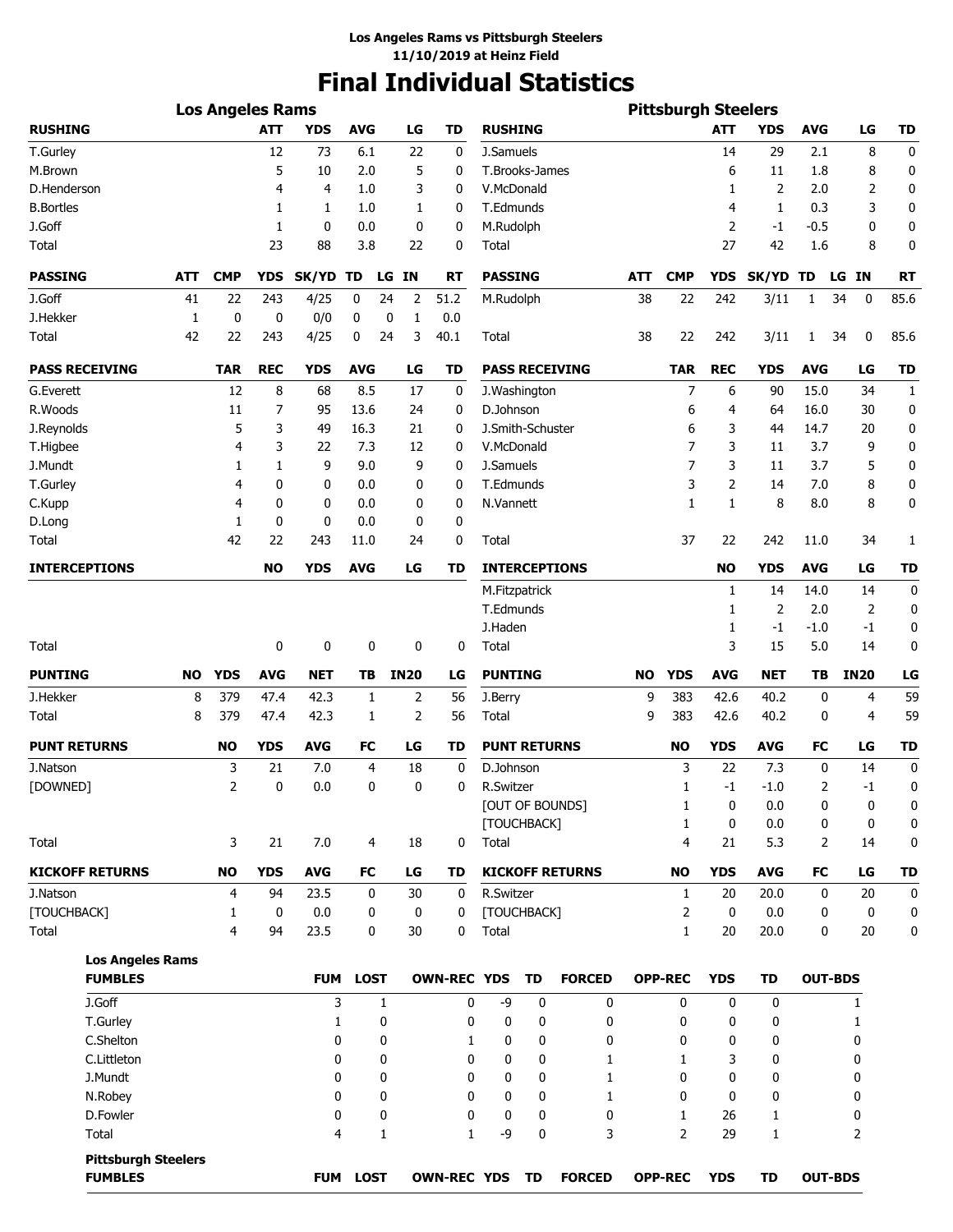# **Final Individual Statistics**

| D.Johnson        |   | $\mathbf{0}$ | 0 | 0     | 0            | 0 | 0 | 0  | 0            | 0 |
|------------------|---|--------------|---|-------|--------------|---|---|----|--------------|---|
| V.McDonald       |   | $\mathbf{0}$ |   | 0     | 0            | 0 | 0 | 0  | 0            | 0 |
| J.Washington     |   |              | 0 | 0     | 0            | 0 | 0 | 0  | $\mathbf{0}$ | 0 |
| M.Pouncey        |   |              | 0 | $-14$ | $\mathbf{0}$ | 0 | 0 | 0  | 0            | 0 |
| J.Smith-Schuster |   | 0            |   | 0     | 0            | 0 | 0 | 0  | 0            | 0 |
| V.Williams       | 0 | $\mathbf{0}$ |   | 0     | 0            | 0 | 0 | 0  | $\mathbf{0}$ | 0 |
| J.Haden          | 0 | $\Omega$     | n | 0     | $\mathbf{0}$ |   | 0 | 0  | $\Omega$     | 0 |
| J.Hargrave       | 0 |              | 0 | 0     | 0            |   | 0 | 0  | 0            | 0 |
| T.Watt           | 0 | $\Omega$     | 0 | 0     | $\mathbf{0}$ |   | 0 | 0  | $\mathbf{0}$ | 0 |
| M.Fitzpatrick    | 0 | $\Omega$     | 0 | 0     | $\mathbf{0}$ | 0 |   | 43 |              | 0 |
| Total            | 4 |              |   | $-14$ | 0            |   |   | 43 |              | 0 |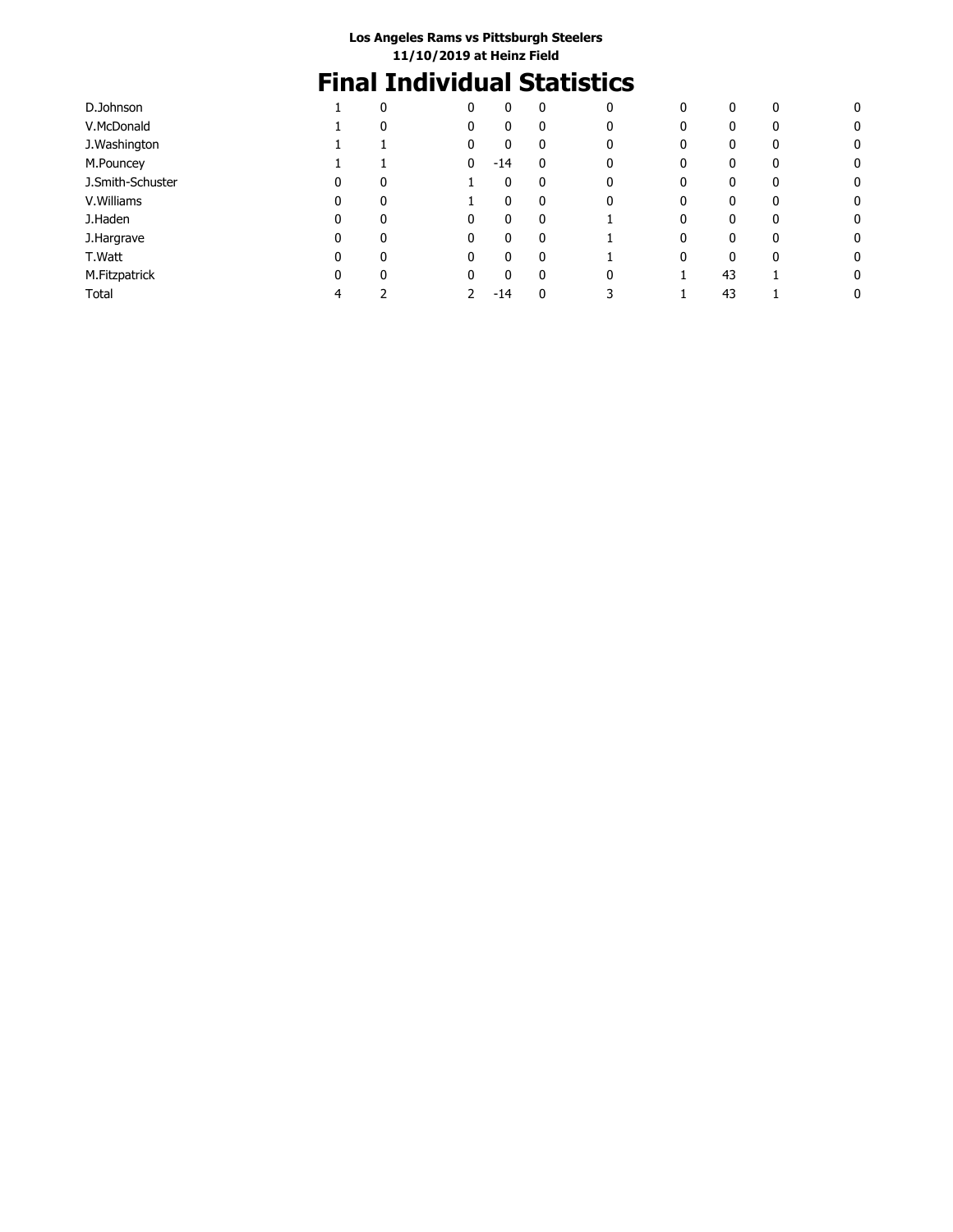# **Final Team Statistics**

|                                                   | <b>Visitor</b> | Home            |
|---------------------------------------------------|----------------|-----------------|
|                                                   | Rams           | <b>Steelers</b> |
| <b>TOTAL FIRST DOWNS</b>                          | 16             | 15              |
| By Rushing                                        | 3              | $\overline{2}$  |
| By Passing                                        | 10             | 10              |
| <b>By Penalty</b>                                 | 3              | 3               |
| THIRD DOWN EFFICIENCY                             | 1-14-7%        | 5-16-31%        |
| <b>FOURTH DOWN EFFICIENCY</b>                     | $0 - 2 - 0%$   | 1-1-100%        |
| <b>TOTAL NET YARDS</b>                            | 306            | 273             |
| Total Offensive Plays (inc. times thrown passing) | 69             | 68              |
| Average gain per offensive play                   | 4.4            | 4.0             |
| <b>NET YARDS RUSHING</b>                          | 88             | 42              |
| <b>Total Rushing Plays</b>                        | 23             | 27              |
| Average gain per rushing play                     | 3.8            | 1.6             |
| Tackles for a loss-number and yards               | $2 - 5$        | $6 - 14$        |
| <b>NET YARDS PASSING</b>                          | 218            | 231             |
| Times thrown - yards lost attempting to pass      | $4 - 25$       | $3 - 11$        |
| Gross yards passing                               | 243            | 242             |
| <b>PASS ATTEMPTS-COMPLETIONS-HAD INTERCEPTED</b>  | $42 - 22 - 3$  | $38 - 22 - 0$   |
| Avg gain per pass play (inc.# thrown passing)     | 4.7            | 5.6             |
| <b>KICKOFFS Number-In End Zone-Touchbacks</b>     | $3 - 2 - 2$    | $5 - 2 - 1$     |
| <b>PUNTS Number and Average</b>                   | $8 - 47.4$     | $9 - 42.6$      |
| Had Blocked                                       | 0              | 0               |
| <b>FGs - PATs Had Blocked</b>                     | $0 - 0$        | $0 - 0$         |
| <b>Net Punting Average</b>                        | 42.3           | 40.2            |
| TOTAL RETURN YARDAGE (Not Including Kickoffs)     | 21             | 36              |
| No. and Yards Punt Returns                        | $3 - 21$       | $4 - 21$        |
| No. and Yards Kickoff Returns                     | 4-94           | $1 - 20$        |
| No. and Yards Interception Returns                | $0 - 0$        | $3 - 15$        |
| <b>PENALTIES Number and Yards</b>                 | 10-95          | 13-107          |
| <b>FUMBLES Number and Lost</b>                    | 4-1            | $4 - 2$         |
| <b>TOUCHDOWNS</b>                                 | 1              | 2               |
| Rushing                                           | 0              | 0               |
| Passing                                           | 0              | $\mathbf{1}$    |
| Fumbles                                           | 1              | 1               |
| <b>EXTRA POINTS Made-Attempts</b>                 | $1 - 1$        | $2 - 2$         |
| Kicking Made-Attempts                             | $1 - 1$        | $2 - 2$         |
| <b>FIELD GOALS Made-Attempts</b>                  | $1 - 2$        | $1 - 1$         |
| <b>RED ZONE EFFICIENCY</b>                        | $0 - 1 - 0%$   | 1-2-50%         |
| <b>GOAL TO GO EFFICIENCY</b>                      | $0 - 0 - 0\%$  | 1-1-100%        |
| <b>SAFETIES</b>                                   | 1              | 0               |
| <b>FINAL SCORE</b>                                | 12             | 17              |
| <b>TIME OF POSSESSION</b>                         | 28:20          | 31:40           |
|                                                   |                |                 |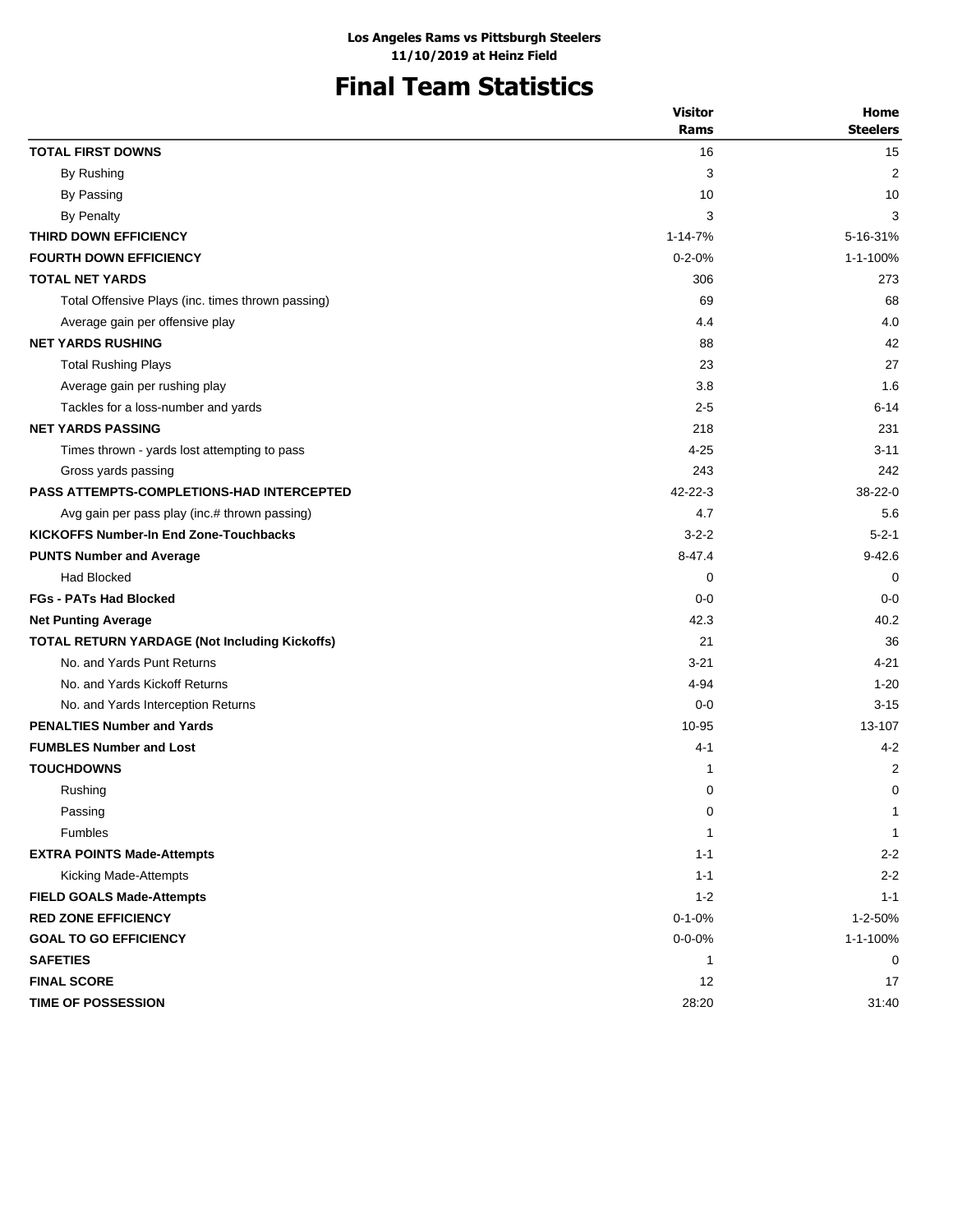## **Ball Possession And Drive Chart**

**Los Angeles Rams**

**\* inside opponent's 20**

| #  | Time<br>Recd | Time<br>Lost | <b>Time How Ball</b><br><b>Poss Obtained</b> | <b>Drive</b><br>Began | #<br><b>Play</b> | Yds<br>Gain  | Yds<br>Pen | Net<br>Yds | 1st<br>Down | Last<br><b>Scrm</b> | <b>How Given</b><br>Up |
|----|--------------|--------------|----------------------------------------------|-----------------------|------------------|--------------|------------|------------|-------------|---------------------|------------------------|
|    | 13:08        | 10:44        | 2:24 Punt                                    | LA 16                 | 5                | 10           | 0          | 10         | 1           | LA 26               | Punt                   |
| 2  | 7:26         | 4:48         | 2:38 Punt                                    | LA 16                 | 5                | 26           | 0          | 26         |             | LA 42               | Punt                   |
| 3  | 0:34         | 14:16        | 1:18 Kickoff                                 | LA 23                 | 3                | -8           | 0          | -8         | 0           | LA 15               | Punt                   |
| 4  | 9:26         | 7:02         | 2:24 Punt                                    | LA 15                 | 5                | 23           | 15         | 38         | 2           | <b>PIT 47</b>       | Punt                   |
| 5  | 5:32         | 2:31         | 3:01 Punt                                    | LA 29                 | 4                | 26           | $-10$      | 16         | 1           | LA 45               | Punt                   |
| 6  | 2:15         | 1:44         | 0:31 Fumble                                  | LA 38                 | 3                | 8            | -5         | 3          | 0           | LA 41               | Fumble                 |
|    | 1:44         | 1:24         | 0:20 Kickoff                                 | LA 25                 | 3                | $\mathbf{0}$ | 0          | 0          | 0           | LA 25               | Punt                   |
| 8  | 0:57         | 0:00         | $0:57$ Punt                                  | LA 34                 | 6                | 38           | $-10$      | 28         | 1           | <b>PIT 38</b>       | Missed FG              |
| 9  | 15:00        | 13:29        | 1:31 Kickoff                                 | LA 26                 | 5                | 24           | 0          | 24         | 2           | 50                  | Interception           |
| 10 | 9:38         | 7:46         | 1:52 Punt                                    | LA 20                 | 4                | 9            | 0          | 9          | 0           | LA 29               | Interception           |
| 11 | 5:43         | 0:11         | 5:32 Punt                                    | LA 12                 | 11               | 78           | $-2$       | 76         | 4           | $*$ PIT 12          | Field Goal             |
| 12 | 14:42        | 12:46        | 1:56 Punt                                    | LA 30                 | 3                | 18           | -10        | 8          | 0           | LA 38               | Punt                   |
| 13 | 12:40        | 10:46        | 1:54 Kickoff                                 | LA 32                 | 3                | 6            | 0          | 6          | 0           | LA 38               | Punt                   |
| 14 | 2:46         | 1:25         | 1:21 Kickoff                                 | LA 34                 | 8                | 36           | 0          | 36         | 3           | <b>PIT 30</b>       | Downs                  |
| 15 | 1:01         | 0:20         | $0:41$ Punt                                  | LA 40                 | 3                | 3            | $-1$       | 2          |             | LA 42               | Interception           |

(390) Average LA 26

|    | <b>Pittsburgh Steelers</b> |              |                                              |                       |                  |                |            |                   |              |                     |                        |
|----|----------------------------|--------------|----------------------------------------------|-----------------------|------------------|----------------|------------|-------------------|--------------|---------------------|------------------------|
| #  | Time<br>Recd               | Time<br>Lost | <b>Time How Ball</b><br><b>Poss Obtained</b> | <b>Drive</b><br>Began | #<br><b>Play</b> | Yds<br>Gain    | Yds<br>Pen | <b>Net</b><br>Yds | 1st<br>Down  | Last<br><b>Scrm</b> | <b>How Given</b><br>Up |
| 1  | 15:00                      | 14:46        | 0:14 Kickoff                                 | <b>PIT 25</b>         | 2                | $-14$          | 15         | 1                 | 1            | <b>PIT 40</b>       | Fumble                 |
|    | 14:46                      | 13:08        | 1:38 Kickoff                                 | <b>PIT 23</b>         | 3                | 1              | 0          |                   | 0            | <b>PIT 24</b>       | Punt                   |
| 3  | 10:44                      | 7:26         | 3:18 Punt                                    | <b>PIT 32</b>         | 6                | 24             | 0          | 24                |              | LA 44               | Punt                   |
| 4  | 4:48                       | 0:34         | 4:14 Punt                                    | <b>PIT 18</b>         | 9                | 73             | 9          | 82                | 5            | $*$ LA 3            | Touchdown              |
| 5  | 14:16                      | 9:26         | 4:50 Punt                                    | <b>PIT 14</b>         | 8                | 36             | -5         | 31                | 2            | <b>PIT 45</b>       | Punt                   |
| 6  | 7:02                       | 5:32         | 1:30 Punt                                    | <b>PIT 10</b>         | 4                | 18             | 0          | 18                | 1            | <b>PIT 28</b>       | Punt                   |
| 7  | 2:31                       | 2:15         | $0:16$ Punt                                  | <b>PIT 31</b>         | 2                | 34             | 0          | 34                | 0            | <b>PIT 31</b>       | Fumble                 |
| 8  | 1:24                       | 0:57         | 0:27 Punt                                    | <b>PIT 20</b>         | 3                | 5              | 0          | 5                 | 0            | <b>PIT 25</b>       | Punt                   |
| 9  | 13:29                      | 9:38         | 3:51 Interception                            | <b>PIT 25</b>         | 6                | 18             | -4         | 14                | 2            | <b>PIT 39</b>       | Punt                   |
| 10 | 7:46                       | 5:43         | 2:03 Interception                            | LA 31                 | 4                | $\mathbf{0}$   | $-10$      | $-10$             | 0            | LA 41               | Punt                   |
| 11 | 0:11                       | 14:42        | 0:29 Kickoff                                 | <b>PIT 25</b>         | 3                | 3              | 0          | 3                 | 0            | <b>PIT 28</b>       | Punt                   |
| 12 | 12:46                      | 12:40        | $0:06$ Punt                                  | PIT <sub>5</sub>      |                  | $-5$           | 0          | -5                | 0            | PIT <sub>5</sub>    | Safety                 |
| 13 | 10:46                      | 2:46         | 8:00 Punt                                    | <b>PIT 25</b>         | 14               | 65             | -5         | 60                | 3            | * LA 15             | <b>Field Goal</b>      |
| 14 | 1:25                       | 1:01         | 0:24 Downs                                   | <b>PIT 30</b>         | 3                | $\overline{2}$ | $-5$       | $-3$              | $\mathbf{0}$ | <b>PIT 27</b>       | Punt                   |
| 15 | 0:20                       | 0:00         | 0:20 Interception                            | LA 41                 |                  | $-1$           | 0          | $-1$              | 0            | LA 41               | End of Game            |

(411) Average PIT 27

**Time of Possession by Quarter Home Visitor Kickoff Drive No.-Start Average 1st 2nd 3rd 4th OT Total** 5:36 9:24 7:57 8:55 5:52 28:20 7:03 6:05 9:08 31:40 Rams: 5 - LA 28 Steelers: 3 - PIT 24 Los Angeles Rams Pittsburgh Steelers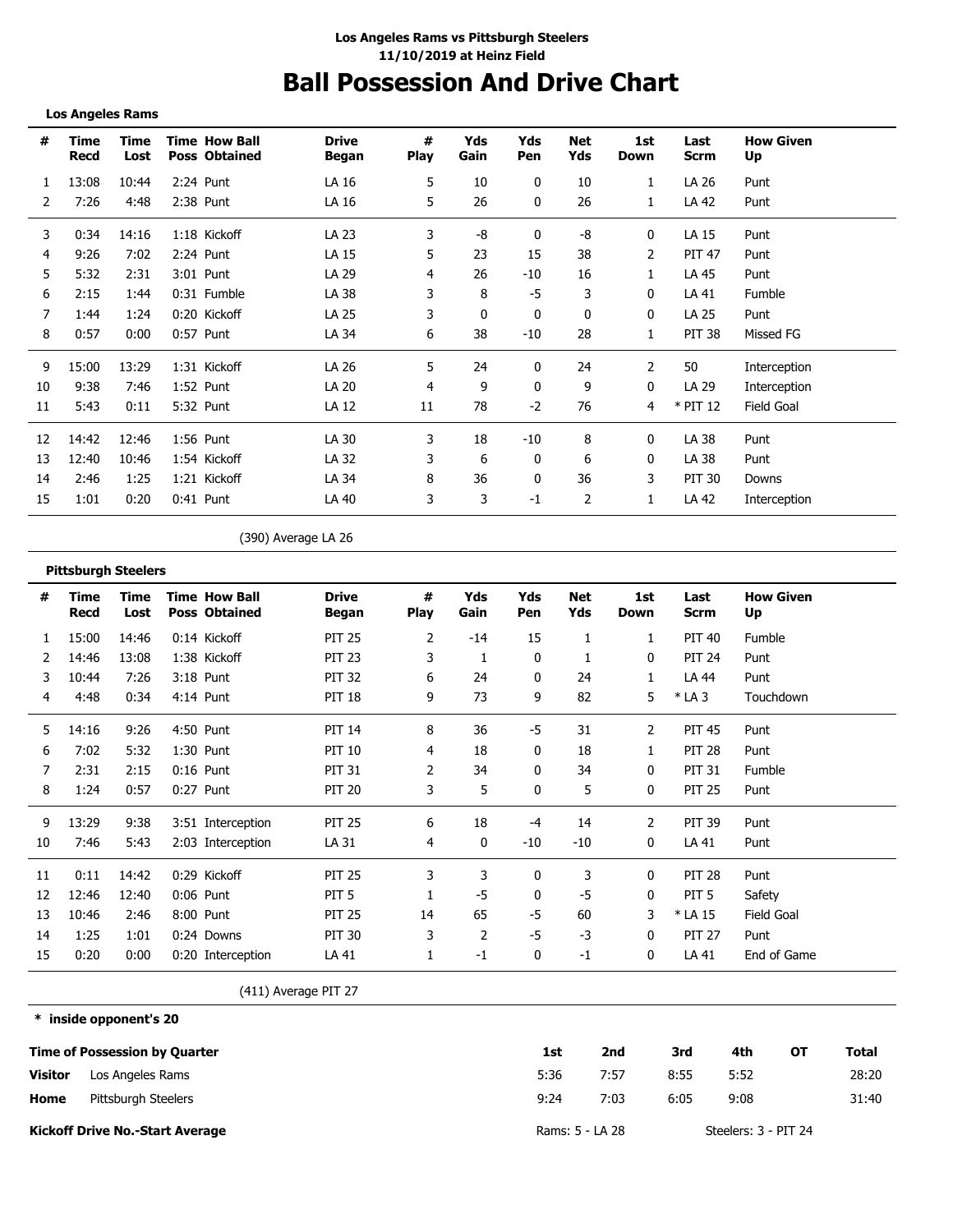# **Final Defensive Statistics**

| <b>Los Angeles Rams</b> |                |                |                |              | <b>Reqular Defensive Plays</b> |                |   |    |           |             |           |            | <b>Special Teams</b> |           |           |           |            | <b>Misc</b> |           |           |
|-------------------------|----------------|----------------|----------------|--------------|--------------------------------|----------------|---|----|-----------|-------------|-----------|------------|----------------------|-----------|-----------|-----------|------------|-------------|-----------|-----------|
|                         | <b>TKL</b>     | AST            | <b>COMB</b>    | SK           |                                | <b>YDS TFL</b> | Q | ΙN | <b>PD</b> | <b>FF</b>   | <b>FR</b> | <b>TKL</b> | <b>AST</b>           | <b>FF</b> | <b>FR</b> | <b>BL</b> | <b>TKL</b> | <b>AST</b>  | <b>FF</b> | <b>FR</b> |
| C.Littleton             | g              | 5              | 14             | 0            | 0                              |                |   | 0  | 0         |             | 1         | 0          | 0                    | 0         | 0         | 0         | 0          | 0           | 0         | 0         |
| T.Rapp                  | 6              | 3              | 9              | 0            | 0                              | 2              | 0 | 0  | 0         | 0           | 0         | 0          | 0                    | 0         | 0         | 0         | 0          | 0           | 0         | 0         |
| T.Hill                  |                | 0              | 7              | 0            | 0                              | 0              | 0 | 0  | 1         | 0           | 0         | 0          | 0                    | 0         | 0         | 0         | 0          | 0           | 0         | 0         |
| E.Weddle                | 4              | 3              | 7              | 0            | 0                              | 0              | 0 | 0  | 0         | 0           | 0         | 0          | 0                    | 0         | 0         | 0         | 0          | 0           | 0         | 0         |
| A.Donald                | 3              | $\overline{2}$ | 5              | 0.5          | 2.5                            | 2              | 3 | 0  | 0         | 0           | 0         | 0          | 0                    | 0         | 0         | 0         | 0          | 0           | 0         | 0         |
| N.Robey                 |                | 0              | 4              | 0            | 0                              | 0              |   | 0  | 0         |             | 0         |            | 0                    | 0         | 0         | 0         | 0          | 0           | 0         | 0         |
| J.Ramsey                | 3              | 0              | 3              | 0            | 0                              | 0              | 0 | 0  | 0         | 0           | 0         | 0          | 0                    | 0         | 0         | 0         | 0          | 0           | 0         | 0         |
| C.Matthews              | 2              | 1              | 3              | 1.5          | 7.5                            | 1              | 2 | 0  | 1         | 0           | 0         | 0          | 0                    | 0         | 0         | 0         | 0          | 0           | 0         | 0         |
| M.Brockers              | $\overline{2}$ | $\mathbf{1}$   | 3              | $\mathbf{0}$ | $\mathbf{0}$                   | $\mathbf{0}$   | 0 | 0  | 0         | 0           | 0         | 0          | 0                    | 0         | 0         | 0         | 0          | 0           | 0         | 0         |
| M.Christian             |                |                | 2              | 0            | 0                              | 0              | 0 | 0  | 1         | 0           | 0         | 0          | 0                    | 0         | 0         | 0         | 0          | 0           | 0         | 0         |
| D.Fowler                |                | 1              | $\overline{2}$ | 0            | 0                              | 1              | 0 | 0  | 0         | 0           | 1         | 0          | 0                    | 0         | 0         | 0         | 0          | 0           | 0         | 0         |
| S.Ebukam                | 1              | 1              | 2              | 0            | 0                              | 0              | 0 | 0  | 0         | 0           | 0         | 0          | 0                    | 0         | 0         | 0         | 0          | 0           | 0         | 0         |
| M.Fox                   |                | 0              | 1              | 1            | 1                              | 1              |   | 0  | 0         | $\mathbf 0$ | 0         | 0          | 0                    | 0         | 0         | 0         | 0          | 0           | 0         | 0         |
| T.Reeder                |                | 0              | 1              | 0            | 0                              | 0              | 0 | 0  | 0         | 0           | 0         | 1          | 0                    | 0         | 0         | 0         | 0          | 0           | 0         | 0         |
| S.Joseph                |                | 1              |                | 0            | 0                              | 0              | 0 | 0  | 0         | 0           | 0         | 0          | 0                    | 0         | 0         | 0         | 0          | 0           | 0         | 0         |
| O.Okoronkwo             | 0              | 0              | 0              | 0            | 0                              | 0              | 1 | 0  | 0         | 0           | 0         | 0          | 1                    | 0         | 0         | 0         | 0          | 0           | 0         | 0         |
| G.Gaines                | 0              | $\mathbf{0}$   | 0              | $\mathbf{0}$ | 0                              | 0              | 1 | 0  | 0         | 0           | 0         | 0          | 0                    | 0         | 0         | 0         | 0          | 0           | 0         | 0         |
| J.Mundt                 | 0              | 0              | 0              | 0            | 0                              | 0              | 0 | 0  | 0         | 0           | 0         | 2          | 0                    | 1         | 0         | 0         | 0          | 0           | 0         | 0         |
| M.Thomas                |                | 0              | 0              | 0            | 0                              | 0              | 0 | 0  | 0         | 0           | 0         | 1          | 0                    | 0         | 0         | 0         | 0          | 0           | 0         | 0         |
| T.Howard                | 0              | 0              | 0              | 0            | 0                              | 0              | 0 | 0  | 0         | 0           | 0         | 1          | 0                    | 0         | 0         | 0         | 0          | 0           | 0         | 0         |
| T.Higbee                | 0              | 0              | 0              | 0            | 0                              | 0              | 0 | 0  | 0         | 0           | 0         | 0          | 0                    | 0         | 0         | 0         | 1          | 0           | 0         | 0         |
| D.Long                  |                | 0              | 0              | 0            | 0                              | 0              | 0 | 0  | 0         | 0           | 0         | 0          | 0                    | 0         | 0         | 0         |            | 0           | 0         | 0         |
| R.Woods                 |                | 0              | 0              | 0            | 0                              | 0              | 0 | 0  | 0         | 0           | 0         | 0          | 0                    | 0         | 0         | 0         |            | 0           | 0         | 0         |
| C.Shelton               | 0              | 0              | 0              | 0            | 0                              | 0              | 0 | 0  | 0         | 0           | 0         | 0          | 0                    | 0         | 0         | 0         | 0          | 0           | 0         | 1         |
| <b>Total</b>            | 45             | 19             | 64             | 3            | 11                             | 8              | 8 | 0  | 3         | 2           | 2         | 6          | 1                    | 1         | 0         | $\bf{0}$  | 3          | 0           | $\bf{0}$  | 1         |

**TKL = Tackle AST = Assist COMB = Combined QH=QB Hit IN = Interception PD = Pass Defense FF = Forced Fumble FR = Fumble Recovery**

| <b>Pittsburgh Steelers</b> |            |              |              |                | <b>Regular Defensive Plays</b> |        |                |              |              |             |           |              | <b>Special Teams</b> |           |           |           |              | <b>Misc</b> |             |             |
|----------------------------|------------|--------------|--------------|----------------|--------------------------------|--------|----------------|--------------|--------------|-------------|-----------|--------------|----------------------|-----------|-----------|-----------|--------------|-------------|-------------|-------------|
|                            | <b>TKL</b> | <b>AST</b>   | <b>COMB</b>  | <b>SK</b>      | <b>YDS</b>                     | TFL QH |                | IN           | <b>PD</b>    | <b>FF</b>   | <b>FR</b> | <b>TKL</b>   | <b>AST</b>           | <b>FF</b> | <b>FR</b> | <b>BL</b> | <b>TKL</b>   | <b>AST</b>  | FF          | <b>FR</b>   |
| M.Barron                   | 10         | 0            | 10           | 0              | 0                              | 0      |                | 0            |              | 0           | 0         | 0            | 0                    | 0         | 0         | 0         | $\mathbf{0}$ | 0           | 0           | 0           |
| Te.Edmunds                 |            | 4            | 8            | 0              | 0                              |        | 0              | 0            | 1            | 0           | 0         | 0            | 0                    | 0         | 0         | 0         | 0            | 0           | 0           | 0           |
| J.Haden                    | 6          |              | 7            | 0              | 0                              | 0      | 0              | 1            | 5            |             | 0         | 0            | 0                    | 0         | 0         | 0         | 0            | 0           | 0           | 0           |
| J.Hargrave                 | 2          | 5            | 7            | 1              | 0                              | 1      | 1              | 0            | 0            | 1           | 0         | 0            | 0                    | 0         | 0         | 0         | 0            | 0           | 0           | 0           |
| T.Watt                     | 4          | $\mathbf{1}$ | 5            | $\overline{2}$ | 15                             | 1      | $\overline{2}$ | $\mathbf{0}$ | 0            | 1           | 0         | $\mathbf{0}$ | 0                    | 0         | 0         | 0         | $\mathbf{0}$ | $\Omega$    | $\mathbf 0$ | $\mathbf 0$ |
| M.Fitzpatrick              |            | 1            | 4            | 0              | 0                              | 0      | 0              | 1            | 2            | 0           | 1         | 0            | 0                    | 0         | 0         | 0         | 0            | 0           | 0           | 0           |
| <b>B.Dupree</b>            |            | 1            | 4            | 0              | 0                              | 0      | 0              | 0            | 0            | 0           | 0         | 0            | 0                    | 0         | 0         | 0         | 0            | 0           | 0           | 0           |
| T.Alualu                   | 1          | 3            | 4            | 0              | 0                              | 0      | 0              | 0            | 0            | 0           | 0         | 0            | 0                    | 0         | 0         | 0         | 0            | 0           | 0           | 0           |
| C.Heyward                  | 2          |              | 3            | $\mathbf{1}$   | 10                             | 1      | 3              | 0            | 2            | 0           | 0         | $\mathbf{0}$ | 0                    | 0         | 0         | 0         | $\mathbf{0}$ | 0           | $\mathbf 0$ | 0           |
| D.Bush                     |            |              | 3            | 0              | 0                              | 0      |                | 0            | 0            | 0           | 0         | 0            | 0                    | 0         | 0         | 0         | 0            | 0           | 0           | 0           |
| V. Williams                |            | 2            | 3            | 0              | 0                              | 0      |                | 0            | 0            | 0           | 0         | 0            | 0                    | 0         |           | 0         | 0            | 0           | 0           | 0           |
| S.Nelson                   | 2          | 0            | 2            | 0              | 0                              | 0      | 0              | 0            | 1            | 0           | 0         | 0            | 0                    | 0         | 0         | 0         | 0            | 0           | 0           | 0           |
| M.Hilton                   |            | $\mathbf{1}$ | 2            | 0              | 0                              | 0      | 1              | 0            | 0            | 0           | 0         | 0            | 0                    | 0         | 0         | 0         | $\mathbf 0$  | 0           | $\mathbf 0$ | 0           |
| C.Sutton                   |            |              | 2            | 0              | 0                              | 0      | 0              | 0            | 0            | 0           | 0         | 0            | 0                    | 0         | 0         | 0         | 0            | 0           | 0           | 0           |
| A.Chickillo                |            | 0            |              | 0              | 0                              | 0      | 0              | 0            | 0            | 0           | 0         | 0            | 1                    | 0         | 0         | 0         | 0            | 0           | 0           | 0           |
| J.Dangerfield              | 0          | 0            | 0            | 0              | 0                              | 0      | 1              | 0            | 0            | 0           | 0         | 0            | 0                    | 0         | 0         | 0         | 0            | 0           | 0           | 0           |
| T.Edmunds                  | $\Omega$   | $\mathbf{0}$ | $\mathbf{0}$ | $\mathbf{0}$   | 0                              | 0      | 0              | $\mathbf{1}$ | $\mathbf{1}$ | 0           | 0         | $\mathbf{1}$ | 0                    | 0         | 0         | 0         | $\mathbf 0$  | 0           | 0           | 0           |
| K.Kelly                    |            | 0            | 0            | 0              | 0                              | 0      | 0              | 0            | 0            | 0           | 0         | 2            | 1                    | 0         | 0         | 0         | 0            | 0           | 0           | 0           |
| R.Spillane                 |            | 0            | $\Omega$     | 0              | 0                              | 0      | 0              | 0            | 0            | 0           | 0         | 2            | 0                    | 0         | 0         | 0         | $\Omega$     | 0           | 0           | 0           |
| J.Holton                   | 0          | 0            | 0            | 0              | 0                              | 0      | 0              | 0            | 0            | 0           | 0         | 1            | 0                    | 0         | 0         | 0         | 0            | 0           | 0           | 0           |
| T.Matakevich               | $\Omega$   | $\mathbf{0}$ | $\mathbf{0}$ | $\mathbf{0}$   | 0                              | 0      | $\mathbf 0$    | $\mathbf 0$  | 0            | $\mathbf 0$ | 0         | 1            | 0                    | 0         | 0         | 0         | $\mathbf{0}$ | 0           | $\mathbf 0$ | 0           |
| J.Smith-Schuster           |            | 0            | $\Omega$     | 0              | 0                              | 0      | 0              | $\Omega$     | 0            | 0           | 0         | 0            | 0                    | 0         | 0         | 0         |              | 0           | ŋ           | 1           |
| <b>Total</b>               | 43         | 22           | 65           | 4              | 25                             | 4      | ą              | 3            | 13           | 3           | 1         | 7            | 2                    | ŋ         | 1         | 0         | 1            | Ω           |             |             |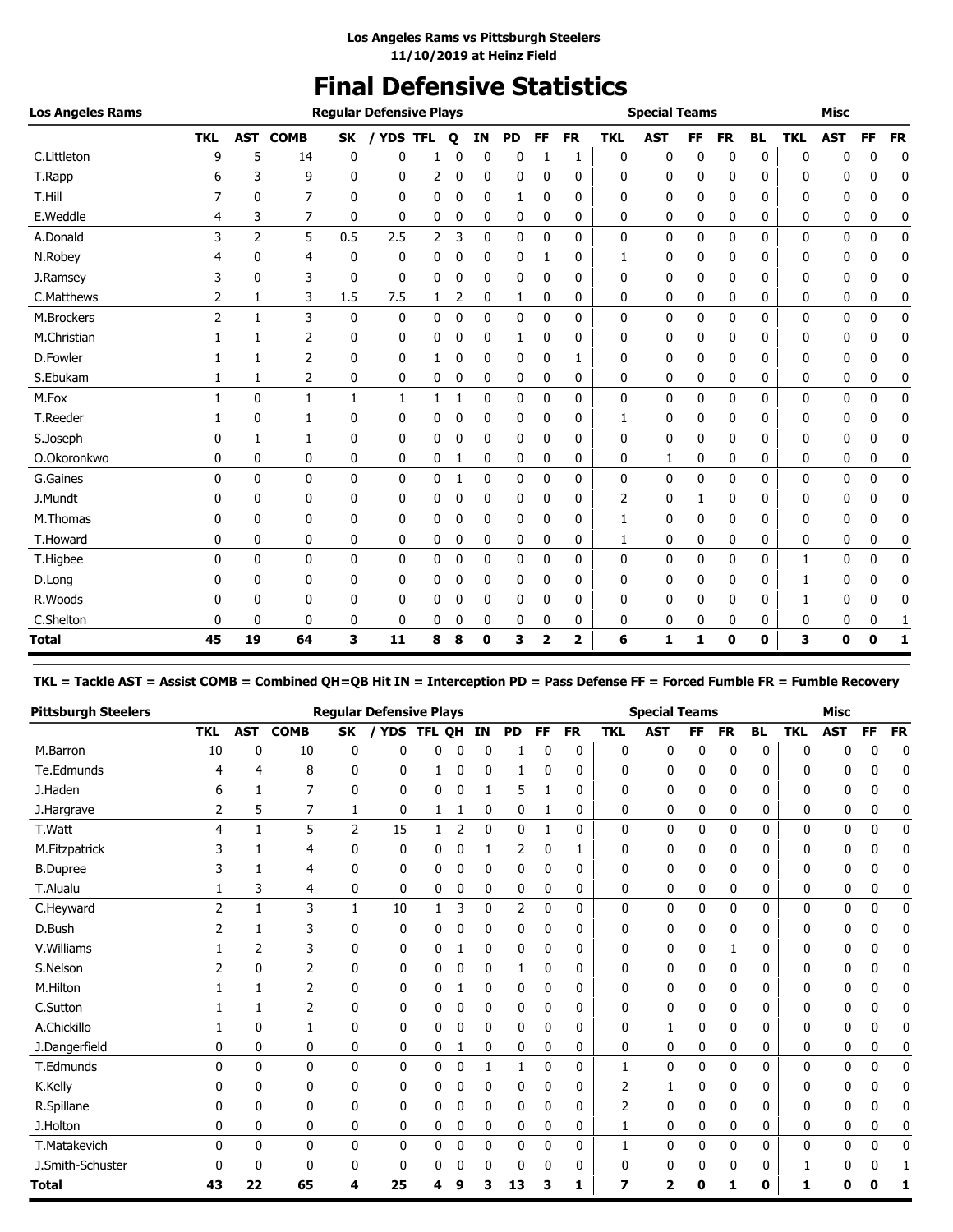### **Los Angeles Rams vs Pittsburgh Steelers**

**11/10/2019 at Heinz Field**

# **First Half Summary**

| 0tr | Time Play Description (Extra Point) (Drive Info) |                 |                    |
|-----|--------------------------------------------------|-----------------|--------------------|
|     |                                                  |                 |                    |
|     | $7 \t3 = 14$                                     | <b>Steelers</b> | 16:27              |
|     | $7.0 = 7$                                        | Rams            | 13:33              |
|     | PERIOD SCORES                                    |                 | TIME OF POSSESSION |
|     |                                                  |                 |                    |

Rams Steelers

| Team     | Otr | Time Play Description (Extra Point) (Drive Info)                             | Visitor | Home |
|----------|-----|------------------------------------------------------------------------------|---------|------|
| Rams     |     | 14:46 D. Fowler 26 yd. fumble return (G. Zuerlein kick)                      |         |      |
| Steelers |     | 0:34 J. Washington 3 yd. pass from M. Rudolph (C. Boswell kick) (9-82, 4:14) |         |      |
| Steelers |     | 1:44 M. Fitzpatrick 43 yd. fumble return (C. Boswell kick)                   |         | 14   |

|                                            | Los Angeles Rams | Pittsburgh Steelers |
|--------------------------------------------|------------------|---------------------|
| <b>TOTAL FIRST DOWNS</b>                   | 6                | 10                  |
| First Downs Rushing-Passing-by Penalty     | $1 - 4 - 1$      | $1 - 7 - 2$         |
| <b>THIRD DOWN EFFICIENCY</b>               | $0 - 8 - 0%$     | $3 - 8 - 38%$       |
| <b>TOTAL NET YARDS</b>                     | 132              | 191                 |
| <b>Total Offensive Plays</b>               | 33               | 37                  |
| <b>NET YARDS RUSHING</b>                   | 39               | 24                  |
| <b>NET YARDS PASSING</b>                   | 93               | 167                 |
| Gross Yards Passing                        | 111              | 168                 |
| Times thrown-yards lost attempting to pass | $3 - 18$         | $1 - 1$             |
| Pass Attempts-Completions-Had Intercepted  | $19 - 9 - 0$     | $24 - 13 - 0$       |
| <b>Punts-Number and Average</b>            | $6 - 45.3$       | $5 - 46.6$          |
| <b>Penalties-Number and Yards</b>          | $6 - 64$         | $5 - 60$            |
| <b>Fumbles-Number and Lost</b>             | $2 - 1$          | $3 - 2$             |
| <b>Red Zone Efficiency</b>                 | $0 - 0 - 0%$     | 1-1-100%            |
| <b>Average Drive Start</b>                 | LA 24            | <b>PIT 22</b>       |

|                       | <b>Los Angeles Rams</b> |            |                |                                |            |           |           |      |           |    |                  |    |                       |              |            | <b>Pittsburgh Steelers</b> |              |              |              |            |             |              |             |
|-----------------------|-------------------------|------------|----------------|--------------------------------|------------|-----------|-----------|------|-----------|----|------------------|----|-----------------------|--------------|------------|----------------------------|--------------|--------------|--------------|------------|-------------|--------------|-------------|
| <b>RUSHING</b>        |                         |            | <b>ATT</b>     | <b>YDS</b>                     | <b>AVG</b> |           | LG        |      | <b>TD</b> |    | <b>RUSHING</b>   |    |                       |              |            |                            | <b>ATT</b>   | <b>YDS</b>   |              | <b>AVG</b> |             | LG           | <b>TD</b>   |
| T.Gurley              |                         |            | 6              | 35                             |            | 5.8       | 13        |      | 0         |    | J.Samuels        |    |                       |              |            |                            | 6            | 16           |              | 2.7        |             | 8            | $\mathbf 0$ |
| D.Henderson           |                         |            | 4              | 4                              |            | 1.0       | 3         |      | 0         |    | T.Edmunds        |    |                       |              |            |                            | 2            |              | 5            | 2.5        |             | 3            | $\mathbf 0$ |
| J.Goff                |                         |            | 1              | $\mathbf{0}$                   |            | 0.0       | 0         |      | 0         |    | T.Brooks-James   |    |                       |              |            |                            | 3            |              | 3            | 1.0        |             | 3            | 0           |
|                       |                         |            |                |                                |            |           |           |      |           |    | M.Rudolph        |    |                       |              |            |                            | 1            |              | $\mathbf{0}$ | 0.0        |             | 0            | 0           |
| Total                 |                         |            | 11             | 39                             |            | 3.5       | 13        |      | 0         |    | Total            |    |                       |              |            |                            | 12           | 24           |              | 2.0        |             | 8            | 0           |
| <b>PASSING</b>        | <b>ATT</b>              | <b>CMP</b> | <b>YDS</b>     | SK/YD                          | TD         | LG        | <b>IN</b> |      | <b>RT</b> |    | <b>PASSING</b>   |    |                       |              | <b>ATT</b> | <b>CMP</b>                 | <b>YDS</b>   | <b>SK/YD</b> |              | TD         | LG          | <b>IN</b>    | <b>RT</b>   |
| J.Goff                | 19                      | 9          | 111            | 3/18                           | 0          | 21        | 0         | 65.9 |           |    | M.Rudolph        |    |                       |              | 24         | 13                         | 168          |              | 1/1          | 1          | 34          | $\mathbf 0$  | 90.3        |
| Total                 | 19                      | 9          | 111            | 3/18                           | 0          | 21        | 0         | 65.9 |           |    | Total            |    |                       |              | 24         | 13                         | 168          |              | 1/1          | 1          | 34          | 0            | 90.3        |
| <b>PASS RECEIVING</b> |                         | <b>TAR</b> | <b>REC</b>     | <b>YDS</b>                     | <b>AVG</b> |           | LG        |      | TD        |    |                  |    | <b>PASS RECEIVING</b> |              |            | <b>TAR</b>                 | <b>REC</b>   | <b>YDS</b>   |              | <b>AVG</b> |             | LG           | <b>TD</b>   |
| G. Everett            |                         | 5          | 3              | 28                             |            | 9.3       | 17        |      | 0         |    | D.Johnson        |    |                       |              |            | 5                          | 4            | 64           |              | 16.0       |             | 30           | $\mathbf 0$ |
| J.Reynolds            |                         | 2          | 2              | 39                             | 19.5       |           | 21        |      | 0         |    | J. Washington    |    |                       |              |            | 3                          | 3            | 50           |              | 16.7       |             | 34           | 1           |
| T.Higbee              |                         | 2          | 2              | 23                             | 11.5       |           | 12        |      | 0         |    | J.Smith-Schuster |    |                       |              |            | 5                          | 2            | 35           |              | 17.5       |             | 20           | 0           |
| R.Woods               |                         | 5          | 2              | 21                             | 10.5       |           | 13        |      | 0         |    | J.Samuels        |    |                       |              |            | 4                          | 2            |              | 8            | 4.0        |             | 5            | 0           |
| T.Gurley              |                         | 4          | 0              | 0                              |            | 0.0       | 0         |      | 0         |    | T.Edmunds        |    |                       |              |            | 2                          | 1            |              | 8            | 8.0        |             | 8            | 0           |
| C.Kupp                |                         | 1          | 0              | $\mathbf{0}$                   |            | 0.0       | 0         |      | 0         |    | V.McDonald       |    |                       |              |            | 4                          | $\mathbf{1}$ |              | 3            | 3.0        |             | 3            | 0           |
| Total                 |                         | 19         | 9              | 111                            | 12.3       |           | 21        |      | 0         |    | Total            |    |                       |              |            | 23                         | 13           | 168          |              | 12.9       |             | 34           |             |
| Los Angeles Rams      |                         |            |                | <b>Regular Defensive Plays</b> |            |           |           |      |           |    |                  |    |                       |              |            | <b>Special Teams</b>       |              |              |              |            | <b>Misc</b> |              |             |
|                       | <b>TKL</b>              | AST        | <b>COMB</b>    |                                | <b>SK</b>  | / YDS TFL |           | Q    |           | ΙN | <b>PD</b>        | FF | <b>FR</b>             | <b>TKL</b>   | <b>AST</b> | FF                         | <b>FR</b>    | <b>BL</b>    | <b>TKL</b>   |            | <b>AST</b>  | FF           | <b>FR</b>   |
| C.Littleton           |                         | 5          |                | 6                              | 0          | 0         |           |      | 0         | 0  | 0                | 0  | 1                     | $\mathbf{0}$ |            | 0<br>0                     | 0            | 0            |              | 0          | 0           | $\mathbf{0}$ | 0           |
| T.Rapp                |                         | 3          | 2              | 5                              | 0          | 0         |           | 0    | 0         | 0  | 0                | 0  | 0                     | 0            |            | 0<br>0                     | 0            | 0            |              | 0          | 0           | 0            | 0           |
| E.Weddle              |                         | 3          | $\overline{2}$ | 5                              | 0          | 0         |           | 0    | 0         | 0  | 0                | 0  | 0                     | $\Omega$     |            | 0<br>0                     | 0            | 0            |              | 0          | 0           | 0            | 0           |
| T.Hill                |                         | 4          | 0              | 4                              | 0          | 0         |           | 0    | 0         | 0  | 1                | 0  | 0                     | 0            |            | 0<br>0                     | 0            | 0            |              | 0          | 0           | 0            | 0           |
| Total                 |                         | 15         | 5              | 20                             | 0          | 0         |           | 1    | 0         | 0  | 1                | 0  | 1                     | 0            |            | 0<br>0                     | 0            | 0            |              | 0          | 0           | 0            | $\mathbf 0$ |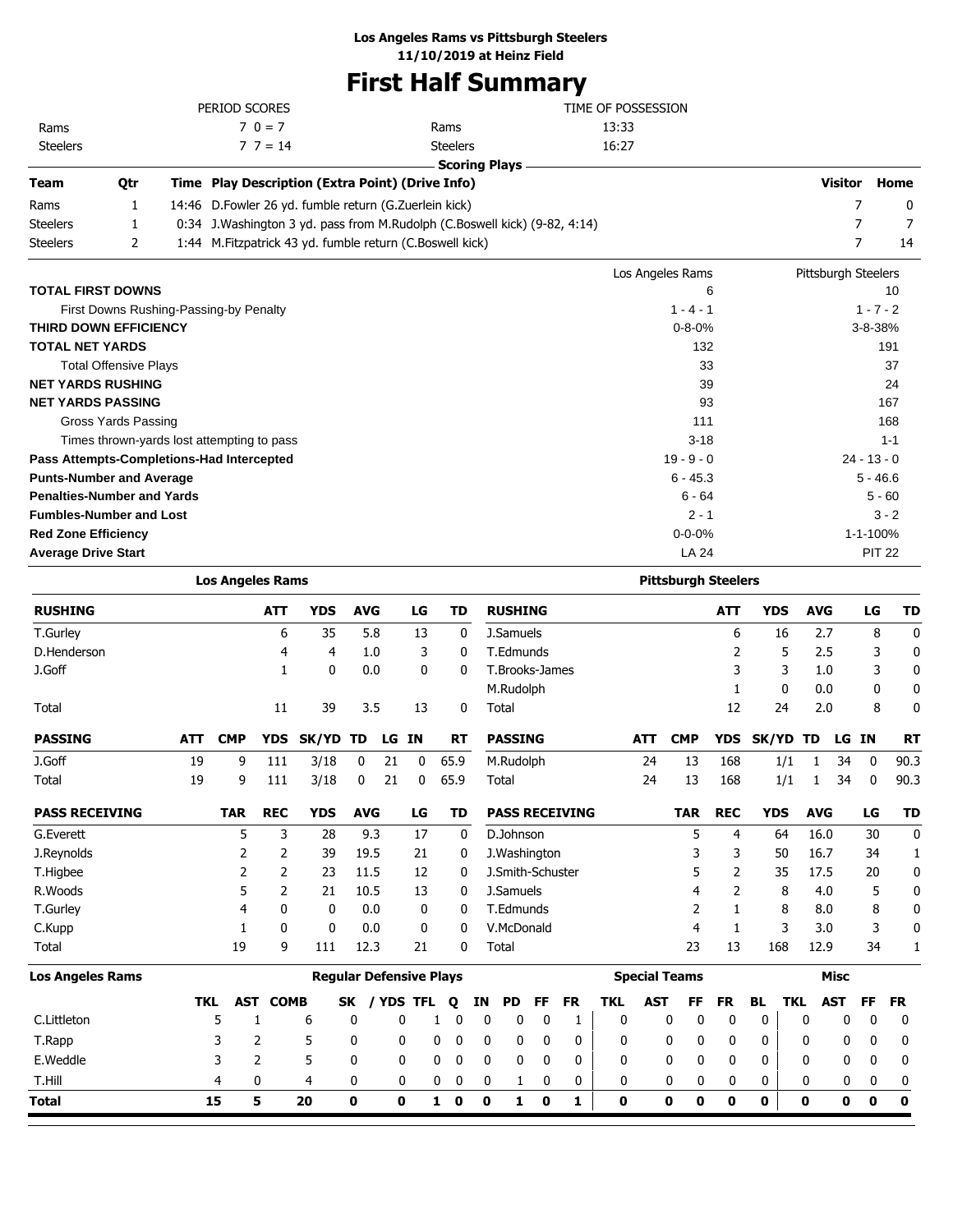# **First Half Summary**

| <b>Pittsburgh Steelers</b> |     |            |             | <b>Regular Defensive Plays</b> |            |     |     |     |           |     | <b>Special Teams</b> |    |           |              |            | Misc |     |              |
|----------------------------|-----|------------|-------------|--------------------------------|------------|-----|-----|-----|-----------|-----|----------------------|----|-----------|--------------|------------|------|-----|--------------|
|                            | TKL | <b>AST</b> | <b>COMB</b> | <b>SK</b>                      | YDS TFL QH | IN. | PD. | FF. | <b>FR</b> | TKL | AST                  | FF | <b>FR</b> | BL           | TKL        | AST  | FF. | <b>FR</b>    |
| M.Barron                   |     |            |             |                                |            |     |     |     |           |     |                      |    |           |              |            |      |     | 0            |
| M.Fitzpatrick              |     |            |             |                                |            |     |     |     |           |     | 0                    |    |           | 0            | $^{\rm 0}$ |      |     | 0            |
| T.Watt                     |     |            |             |                                |            |     |     |     | 0         |     | 0                    |    |           | 0            | 0          |      |     | $\mathbf{0}$ |
| <b>B.Dupree</b>            |     |            |             |                                |            |     |     |     | 0         | 0   | 0                    |    |           | $\mathbf{0}$ | 0          |      |     | $\mathbf{0}$ |
| <b>Total</b>               |     |            | 14          |                                |            |     |     |     |           | 0   |                      | 0  |           | 0            |            |      |     | - 0          |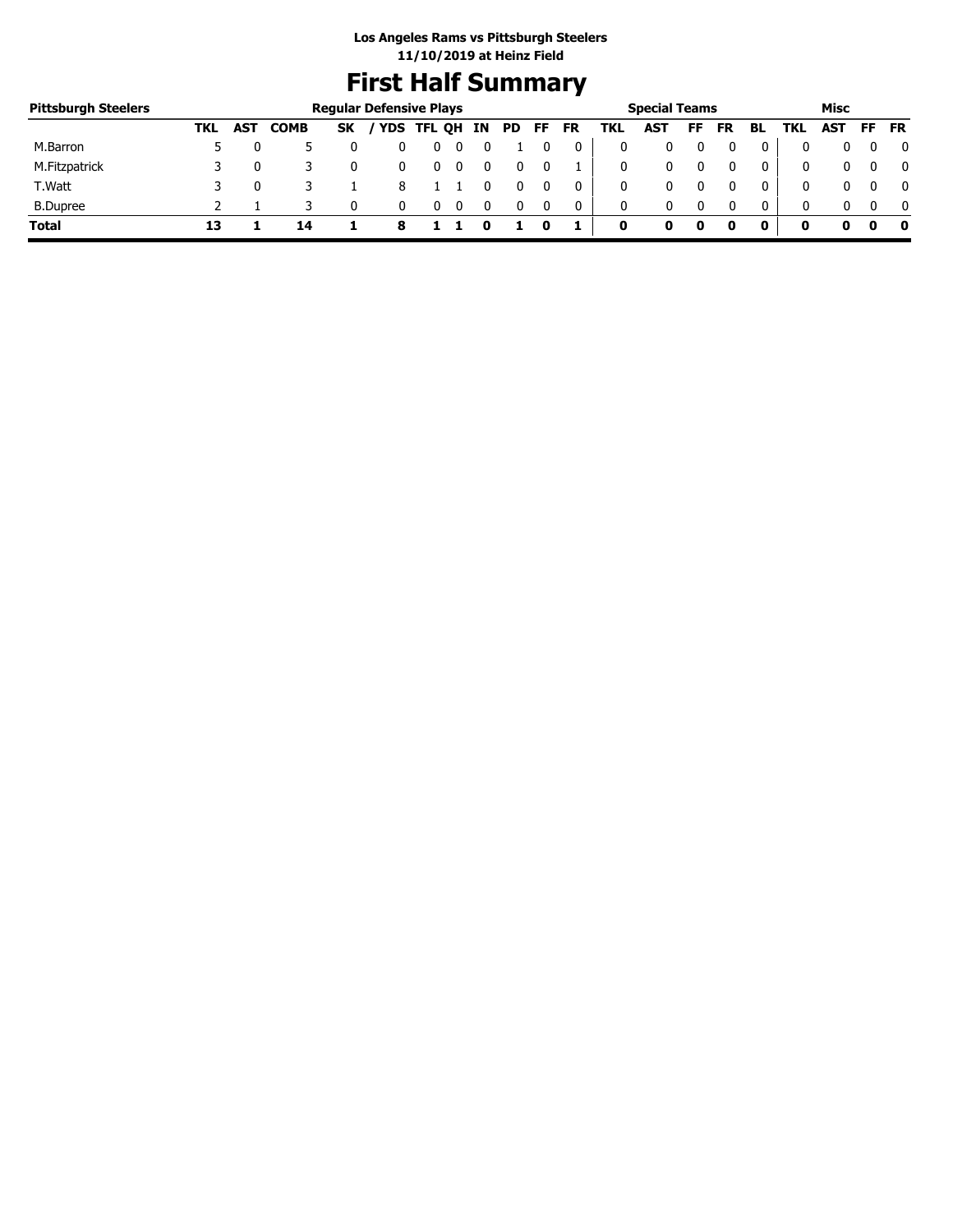## **Play By Play Play Play Play First Quarter** 11/10/2019

LA wins the coin toss and elects to defer. PIT elects to Receive, and LA elects to defend the south goal.

G.Zuerlein kicks 65 yards from LA 35 to end zone, Touchback.

#### **Pittsburgh Steelers at 15:00**

|                   | PENALTY on LA-T.Reeder, Unnecessary Roughness, 15 yards, enforced at PIT 25 - No Play.                                                     | X1 |
|-------------------|--------------------------------------------------------------------------------------------------------------------------------------------|----|
| 1-10-PIT 40       | (14:57) (Shotgun) M.Rudolph pass incomplete deep left to V.McDonald. Coverage 24-Rapp.                                                     |    |
| $2 - 10 - PIT$ 40 | (14:53) (Shotgun) M.Rudolph Aborted. M.Pouncey FUMBLES at PIT 35, RECOVERED by LA-D.Fowler at PIT 26. D.Fowler for 26<br>vards, TOUCHDOWN. |    |

#### **Los Angeles Rams at 14:46**

|                                    | G. Zuerlein extra point is GOOD, Center-J. McQuaide, Holder-J. Hekker.                                                                                                                                                  |                |
|------------------------------------|-------------------------------------------------------------------------------------------------------------------------------------------------------------------------------------------------------------------------|----------------|
|                                    | LA 7 PIT 0, 0 plays, 26 yards, 0:00 drive, 0:14 elapsed                                                                                                                                                                 |                |
|                                    | G.Zuerlein kicks 62 yards from LA 35 to PIT 3. R.Switzer to PIT 23 for 20 yards (N.Robey, O.Okoronkwo).                                                                                                                 |                |
|                                    | Pittsburgh Steelers at 14:46, (1st play from scrimmage 14:40)                                                                                                                                                           |                |
| 1-10-PIT 23                        | (14:40) (Shotgun) J.Samuels right guard to PIT 26 for 3 yards (T.Rapp, A.Donald).                                                                                                                                       |                |
| 2-7-PIT 26                         | (14:00) (Shotgun) T.Brooks-James right tackle to PIT 24 for -2 yards (C.Littleton).                                                                                                                                     |                |
| 3-9-PIT 24                         | (13:21) (Shotgun) M.Rudolph pass incomplete short left to J.Smith-Schuster. Coverage 23-Coleman.                                                                                                                        |                |
| 4-9-PIT 24                         | (13:16) (Punt formation) J.Berry punts 58 yards to LA 18, Center-K.Canaday. J.Natson to LA 16 for -2 yards (J.Holton).                                                                                                  |                |
| Los Angeles Rams at 13:08          |                                                                                                                                                                                                                         |                |
| $1-10-LA$ 16                       | (13:08) T.Gurley right guard to LA 19 for 3 yards (D.Bush, M.Hilton).                                                                                                                                                   |                |
|                                    | Timeout #1 by LA at 12:21.                                                                                                                                                                                              |                |
| 2-7-LA 19                          | (12:21) J.Goff pass short right to T.Higbee to LA 31 for 12 yards (M.Barron).                                                                                                                                           | P <sub>1</sub> |
| 1-10-LA 31<br>2-19-LA 22           | (11:49) J.Goff pass incomplete short left to J.Reynolds [C.Heyward].<br>Pittsburgh challenged the incomplete pass ruling, and the play was REVERSED.<br>J.Goff FUMBLES (Aborted) at LA 22, ball out of bounds at LA 22. |                |
|                                    | (11:34) (Shotgun) J.Goff pass incomplete short left to T.Gurley. Coverage by 97-Heyward, Pressure by 48-Dupree.                                                                                                         |                |
| 3-19-LA 22                         | (11:30) T.Gurley left tackle to LA 26 for 4 yards (B.Dupree, C.Sutton).                                                                                                                                                 |                |
| 4-15-LA 26                         | (10:54) (Punt formation) J.Hekker punts 50 yards to PIT 24, Center-J.McQuaide. D.Johnson pushed ob at PIT 32 for 8 yards (T.Reeder).                                                                                    |                |
| Pittsburgh Steelers at 10:44       | (10:44) (Shotgun) M.Rudolph pass short middle to J.Samuels to PIT 35 for 3 yards (C.Littleton).                                                                                                                         |                |
| 1-10-PIT 32                        |                                                                                                                                                                                                                         |                |
| 2-7-PIT 35                         | (10:10) (Shotgun) J.Samuels up the middle to PIT 39 for 4 yards (C.Littleton; M.Christian).                                                                                                                             |                |
| 3-3-PIT 39                         | (9:35) (Shotgun) M.Rudolph pass short middle to D.Johnson to LA 48 for 13 yards (T.Hill).                                                                                                                               | P <sub>2</sub> |
| 1-10-LA 48                         | (8.50) (Shotgun) Z.Banner reported in as eligible. J.Samuels left tackle to PIT 48 for -4 yards (S.Ebukam; T.Rapp).                                                                                                     |                |
| 2-14-PIT 48                        | (8.11) (Shotgun) M.Rudolph pass incomplete short middle. Pressure 52-Matthews.                                                                                                                                          |                |
| 3-14-PIT 48                        | (8:07) (Shotgun) M.Rudolph pass short left to T.Edmunds to LA 44 for 8 yards (E.Weddle, T.Rapp).                                                                                                                        |                |
| 4-6-LA 44                          | (7:33) (Punt formation) J.Berry punts 28 yards to LA 16, Center-K.Canaday, fair catch by J.Natson.                                                                                                                      |                |
| Los Angeles Rams at 7:26           |                                                                                                                                                                                                                         |                |
| $1-10-LA$ 16                       | (7:26) T. Gurley up the middle to LA 25 for 9 yards (M. Fitzpatrick, B. Dupree).<br>(6:52) T.Gurley left guard to LA 38 for 13 yards (M.Fitzpatrick).                                                                   |                |
| $2-1-LA$ 25                        |                                                                                                                                                                                                                         | R <sub>2</sub> |
| $1-10-LA$ 38                       | (6:18) D. Henderson right end to LA 38 for no gain (V. Williams).                                                                                                                                                       |                |
| 2-10-LA 38                         | (5:37) (Shotgun) T.Gurley right guard to LA 42 for 4 yards (T.Watt).                                                                                                                                                    |                |
| $3-6-LA$ 42                        | (5:00) (Shotgun) J.Goff pass incomplete short middle to G.Everett [C.Heyward]. Coverage by 20-Sutton, Pressure by 90-Watt.                                                                                              |                |
| 4-6-LA 42                          | (4:54) (Punt formation) J.Hekker punts 40 yards to PIT 18, Center-J.McQuaide, fair catch by R.Switzer.                                                                                                                  |                |
| <b>Pittsburgh Steelers at 4:48</b> |                                                                                                                                                                                                                         |                |
| 1-10-PIT 18                        | (4:48) M.Rudolph pass deep right to J.Smith-Schuster ran ob at PIT 38 for 20 yards.                                                                                                                                     | P <sub>3</sub> |
|                                    | Penalty on LA-D.Fowler, Defensive Offside, declined.                                                                                                                                                                    |                |
| 1-10-PIT 38                        | (4:21) (Shotgun) M.Rudolph pass incomplete deep middle to D.Johnson.                                                                                                                                                    |                |
| 2-10-PIT 38                        | (4:16) (Shotgun) T.Brooks-James left tackle to PIT 41 for 3 yards (C.Littleton, E.Weddle).                                                                                                                              |                |
| 3-7-PIT 41                         | (3:39) (Shotgun) M.Rudolph pass deep left to D.Johnson pushed ob at LA 29 for 30 yards (E.Weddle).                                                                                                                      | P <sub>4</sub> |
| $1-10-LA$ 29                       | (3:21) (No Huddle, Shotgun) T.Edmunds right guard to LA 30 for -1 yards (M.Christian).                                                                                                                                  |                |
|                                    | PENALTY on PIT-C.Okorafor, Offensive Holding, 10 yards, enforced at LA 29 - No Play.                                                                                                                                    |                |
| 1-20-LA 39                         | (2:56) (Shotgun) M.Rudolph pass incomplete short right to J.Smith-Schuster [O.Okoronkwo]. Coverage 90-Brockers.                                                                                                         |                |

(2:53) (Shotgun) M.Rudolph pass deep middle intended for D.Johnson INTERCEPTED by N.Robey [C.Littleton] at LA 18. N.Robey to LA 32 for 14 yards. 2-20-LA 39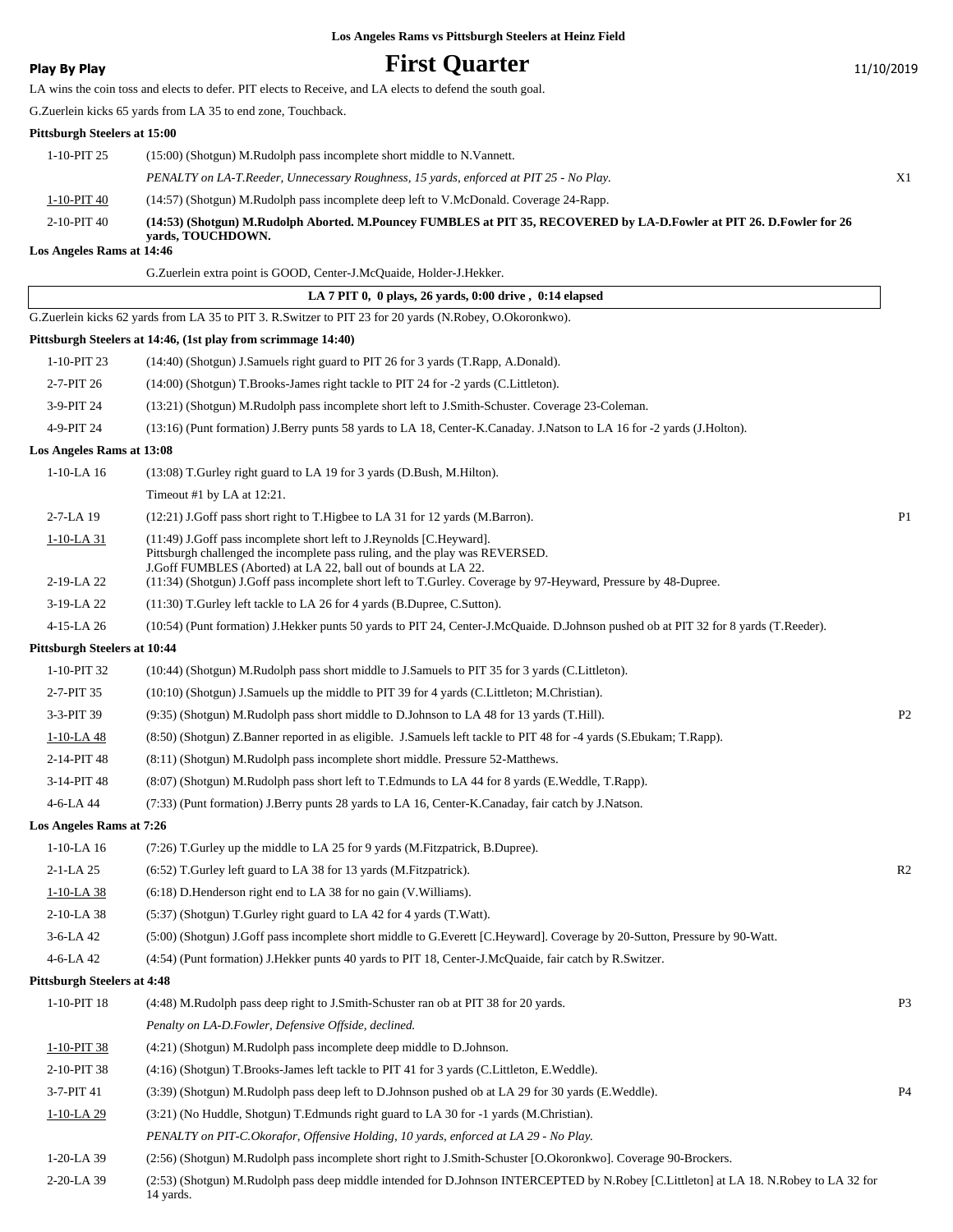|                                                                     | Los Angeles Rams vs Pittsburgh Steelers at Heinz Field                                                                                                                               |                |  |  |  |  |  |
|---------------------------------------------------------------------|--------------------------------------------------------------------------------------------------------------------------------------------------------------------------------------|----------------|--|--|--|--|--|
|                                                                     | PENALTY on LA-J.Ramsey, Defensive Pass Interference, 19 yards, enforced at LA 39 - No Play.<br>Penalty on LA-E. Weddle, Defensive Holding, declined.<br>Timeout $#2$ by LA at 02:39. | X <sub>5</sub> |  |  |  |  |  |
| $1-10-LA$ 20                                                        | (2:39) (Shotgun) T.Brooks-James left tackle to LA 18 for 2 yards (C.Matthews).                                                                                                       |                |  |  |  |  |  |
| $2 - 8 - LA$ 18                                                     | (2:07) (Shotgun) M.Rudolph pass short middle to J.Washington to LA 5 for 13 yards (T.Hill, E.Weddle).                                                                                | P <sub>6</sub> |  |  |  |  |  |
| $1-5-LA$ 5                                                          | $(1:21)$ Z.Banner reported in as eligible. J.Samuels left guard to LA 3 for 2 yards (C.Littleton).                                                                                   |                |  |  |  |  |  |
| $2 - 3 - LA$ 3                                                      | (:40) (Shotgun) M.Rudolph pass short left to J.Washington for 3 yards, TOUCHDOWN.                                                                                                    | P7             |  |  |  |  |  |
|                                                                     | C.Boswell extra point is GOOD, Center-K.Canaday, Holder-J.Berry.                                                                                                                     |                |  |  |  |  |  |
| LA 7 PIT 7, 9 plays, 82 yards, 1 penalty, 4:14 drive, 14:26 elapsed |                                                                                                                                                                                      |                |  |  |  |  |  |

 $\Box$ C.Boswell kicks 61 yards from PIT 35 to LA 4. J.Natson to LA 23 for 19 yards (R.Spillane).

#### **Los Angeles Rams at 0:34, (1st play from scrimmage 0:28)**

| 1-10-LA 23 | (:28) J.Goff pass incomplete short left to R.Woods (C.Heyward). |
|------------|-----------------------------------------------------------------|
|------------|-----------------------------------------------------------------|

2-10-LA 23 (:25) D.Henderson up the middle to LA 25 for 2 yards (T.Watt).

| <b>END OF OUARTER</b>      |              | Time |  | <b>First Downs</b> | <b>Efficiencies</b> |        |  |
|----------------------------|--------------|------|--|--------------------|---------------------|--------|--|
|                            | <b>Score</b> | Poss |  | $R$ $P$ $X$ $T$    | 3 Down              | 4 Down |  |
| <b>Los Angeles Rams</b>    |              | 5:36 |  | 1 1 0 2            | 0/2                 | 0/0    |  |
| <b>Pittsburgh Steelers</b> |              | 9:24 |  | $0 \t 5 \t 2$      | 2/4                 | 0/0    |  |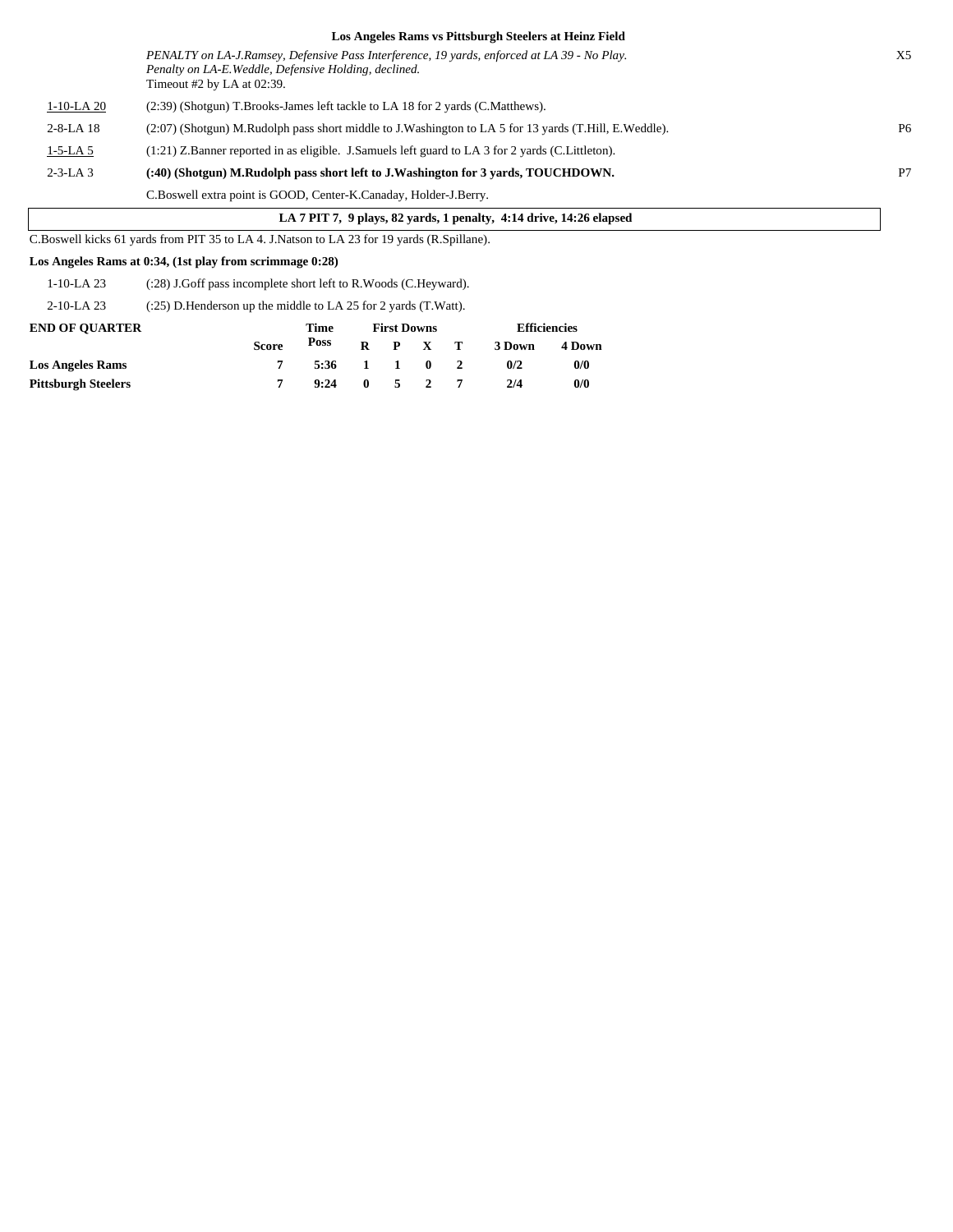**Play By Play Play Play Second Quarter** 11/10/2019

| Los Angeles Rams continued.         |                                                                                                                                                                                                                                                                                                                         |                |
|-------------------------------------|-------------------------------------------------------------------------------------------------------------------------------------------------------------------------------------------------------------------------------------------------------------------------------------------------------------------------|----------------|
| 3-8-LA 25                           | (15:00) (Shotgun) J.Goff sacked at LA 15 for -10 yards (C.Heyward). LA-Br.Allen was injured during the play.                                                                                                                                                                                                            |                |
| 4-18-LA 15                          | (14:33) (Punt formation) J.Hekker punts 56 yards to PIT 29, Center-J.McQuaide. D.Johnson to PIT 31 for 2 yards (J.Mundt). FUMBLES<br>(J.Mundt), recovered by PIT-V.Williams at PIT 29. V.Williams to PIT 29 for no gain (M.Thomas).<br>PENALTY on PIT-V. Williams, Unnecessary Roughness, 15 yards, enforced at PIT 29. |                |
| <b>Pittsburgh Steelers at 14:16</b> |                                                                                                                                                                                                                                                                                                                         |                |
| 1-10-PIT 14                         | (14:16) Z.Banner reported in as eligible. J.Samuels up the middle to PIT 17 for 3 yards (M.Brockers).                                                                                                                                                                                                                   |                |
| 2-7-PIT 17                          | (13:39) J.Samuels left tackle to PIT 25 for 8 yards (J.Ramsey).                                                                                                                                                                                                                                                         | R8             |
| 1-10-PIT 25                         | (13:08) T.Edmunds left tackle to PIT 27 for 2 yards (T.Rapp).                                                                                                                                                                                                                                                           |                |
| 2-8-PIT 27                          | (12:32) T.Edmunds left guard to PIT 30 for 3 yards (T.Hill).                                                                                                                                                                                                                                                            |                |
| 3-5-PIT 30                          | (11:47) (Shotgun) M.Rudolph pass short middle to D.Johnson pushed ob at PIT 43 for 13 yards (E.Weddle).                                                                                                                                                                                                                 | P <sub>9</sub> |
| 1-10-PIT 43                         | (11:10) Z.Banner reported in as eligible. M.Rudolph pass incomplete deep left to V.McDonald (T.Hill).                                                                                                                                                                                                                   |                |
| 2-10-PIT 43                         | (11:04) (Shotgun) M.Rudolph pass short right to D.Johnson to LA 49 for 8 yards (T.Rapp).                                                                                                                                                                                                                                |                |
| 3-2-LA 49                           | (10:24) (Shotgun) M.Rudolph sacked at 50 for -1 yards (M.Fox).                                                                                                                                                                                                                                                          |                |
| $4 - 3 - 50$                        | (9:44) (Punt formation) J.Berry punts 40 yards to LA 10, Center-K.Canaday, downed by PIT-J.Holton.                                                                                                                                                                                                                      |                |
|                                     | PENALTY on PIT-R.Spillane, Illegal Formation, 5 yards, enforced at 50 - No Play.                                                                                                                                                                                                                                        |                |
| 4-8-PIT 45                          | (9:36) (Punt formation) J.Berry punts 45 yards to LA 10, Center-K.Canaday. J.Natson pushed ob at LA 15 for 5 yards (R.Spillane).                                                                                                                                                                                        |                |
| Los Angeles Rams at 9:26            |                                                                                                                                                                                                                                                                                                                         |                |
| $1-10-LA$ 15                        | (9:26) D.Henderson left guard to LA 18 for 3 yards (M.Hilton, J.Hargrave).                                                                                                                                                                                                                                              |                |
| 2-7-LA 18                           | (8.49) (Shotgun) J.Goff pass short middle to J.Reynolds to LA 36 for 18 yards (Te.Edmunds).                                                                                                                                                                                                                             | P <sub>3</sub> |
| 1-10-LA 36                          | (8:22) (No Huddle) J.Goff pass incomplete deep left to C.Kupp.                                                                                                                                                                                                                                                          |                |
|                                     | PENALTY on PIT-Te. Edmunds, Defensive Pass Interference, 20 yards, enforced at LA 36 - No Play.                                                                                                                                                                                                                         | X4             |
| 1-10-PIT 44                         | (8.16) D. Henderson right tackle to PIT 45 for -1 yards (V. Williams; T. Alualu).                                                                                                                                                                                                                                       |                |
| 2-11-PIT 45                         | (7:44) (Shotgun) J.Goff pass short right to G.Everett ran ob at PIT 42 for 3 yards.                                                                                                                                                                                                                                     |                |
| 3-8-PIT 42                          | (7:14) (Shotgun) J.Goff pass incomplete short left to T.Gurley.                                                                                                                                                                                                                                                         |                |
| 4-8-PIT 42                          | (7:09) (Punt formation) PENALTY on LA, Delay of Game, 5 yards, enforced at PIT 42 - No Play.                                                                                                                                                                                                                            |                |
| 4-13-PIT 47                         | (7:09) (Punt formation) J.Hekker punts 47 yards to end zone, Center-J.McQuaide, Touchback.                                                                                                                                                                                                                              |                |
|                                     | PENALTY on PIT-A.Burns, Offensive Holding, 10 yards, enforced at PIT 20.                                                                                                                                                                                                                                                |                |
| <b>Pittsburgh Steelers at 7:02</b>  |                                                                                                                                                                                                                                                                                                                         |                |
| 1-10-PIT 10                         | (7:02) (Shotgun) M.Rudolph pass short right to J.Smith-Schuster to PIT 25 for 15 yards (T.Hill).                                                                                                                                                                                                                        | P10            |
| 1-10-PIT 25                         | (6:26) (No Huddle, Shotgun) M.Rudolph pass incomplete short left to T.Edmunds [G.Gaines].                                                                                                                                                                                                                               |                |
| 2-10-PIT 25                         | (6:22) (Shotgun) M.Rudolph pass short left to V.McDonald pushed ob at PIT 28 for 3 yards (M.Christian).                                                                                                                                                                                                                 |                |
| 3-7-PIT 28                          | (5:44) (Shotgun) M.Rudolph pass incomplete short left to J.Samuels [A.Donald].                                                                                                                                                                                                                                          |                |
| 4-7-PIT 28                          | (5:40) (Punt formation) J.Berry punts 43 yards to LA 29, Center-K.Canaday, fair catch by J.Natson.                                                                                                                                                                                                                      |                |
| Los Angeles Rams at 5:32            |                                                                                                                                                                                                                                                                                                                         |                |
| $1-10-LA$ 29                        | (5:32) J.Goff pass deep middle to J.Reynolds to 50 for 21 yards (M.Fitzpatrick).                                                                                                                                                                                                                                        | P <sub>5</sub> |
| $1 - 10 - 50$                       | (4:48) T.Gurley right guard to PIT 48 for 2 yards (D.Bush, M.Hilton).                                                                                                                                                                                                                                                   |                |
|                                     | PENALTY on LA-A. Whitworth, Offensive Holding, 10 yards, enforced at 50 - No Play.                                                                                                                                                                                                                                      |                |
| $1-20-LA$ 40                        | (4:27) (Shotgun) J.Goff pass short right to T.Higbee to PIT 49 for 11 yards (M.Barron).                                                                                                                                                                                                                                 |                |
| 2-9-PIT 49                          | (4:02) (No Huddle, Shotgun) J.Goff sacked at LA 43 for -8 yards (T.Watt).                                                                                                                                                                                                                                               |                |
| 3-17-LA 43                          | (3:19) T.Gurley left tackle to LA 45 for 2 yards (B.Dupree, J.Hargrave).                                                                                                                                                                                                                                                |                |
| 4-15-LA 45                          | (2:39) (Punt formation) J.Hekker punts 24 yards to PIT 31, Center-J.McQuaide, out of bounds.                                                                                                                                                                                                                            |                |
| <b>Pittsburgh Steelers at 2:31</b>  |                                                                                                                                                                                                                                                                                                                         |                |
| 1-10-PIT 31                         | (2:31) (Shotgun) M.Rudolph pass incomplete short left to J.Samuels.                                                                                                                                                                                                                                                     |                |
| 2-10-PIT 31                         | (2:26) (Shotgun) M.Rudolph pass deep middle to J.Washington to LA 35 for 34 yards (N.Robey). FUMBLES (N.Robey), RECOVERED by LA-                                                                                                                                                                                        |                |
|                                     | C.Littleton at LA 35. C.Littleton pushed ob at LA 38 for 3 yards (J.Smith-Schuster).                                                                                                                                                                                                                                    |                |
| Los Angeles Rams at 2:15            |                                                                                                                                                                                                                                                                                                                         |                |
| $1-10-LA$ 38                        | (2:15) (Shotgun) PENALTY on LA-A.Corbett, False Start, 5 yards, enforced at LA 38 - No Play.                                                                                                                                                                                                                            |                |
| $1-15-LA$ 33                        | (2:15) (Shotgun) J.Goff pass short right to G.Everett to LA 41 for 8 yards (M.Barron).                                                                                                                                                                                                                                  |                |
| Two-Minute Warning                  |                                                                                                                                                                                                                                                                                                                         |                |
| 2-7-LA 41                           | (2:00) (Shotgun) J.Goff pass incomplete short right to T.Gurley. Coverage by 26-Barron.                                                                                                                                                                                                                                 |                |
| 3-7-LA 41                           | (1:56) (Shotgun) J.Goff sacked at LA 32 for -9 yards (J.Hargrave). FUMBLES (J.Hargrave) [J.Hargrave], RECOVERED by PIT-                                                                                                                                                                                                 |                |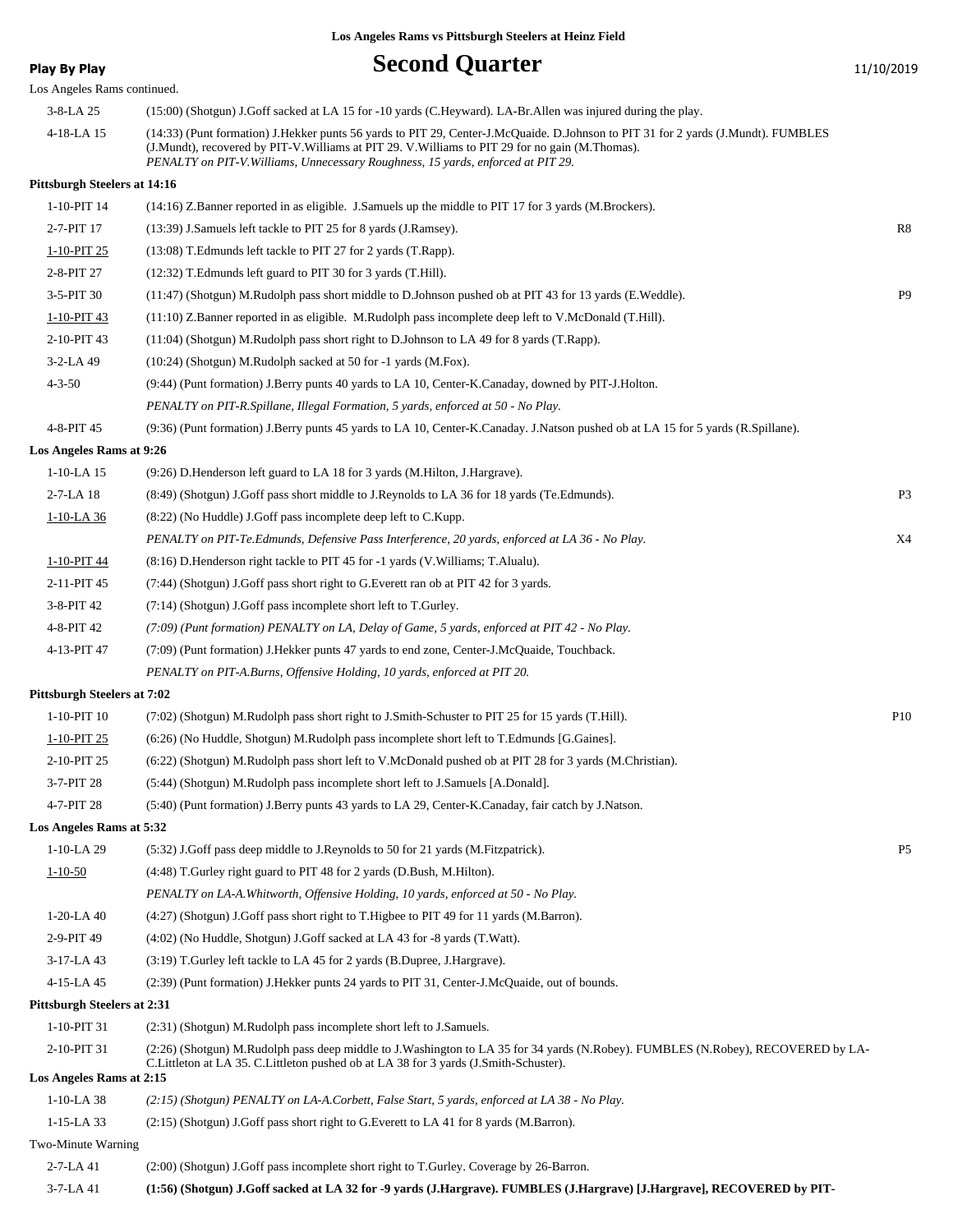**M.Fitzpatrick at LA 43. M.Fitzpatrick for 43 yards, TOUCHDOWN.**

#### **Pittsburgh Steelers at 1:44**

C.Boswell extra point is GOOD, Center-K.Canaday, Holder-J.Berry.

#### **LA 7 PIT 14, 0 plays, 43 yards, 0:00 drive , 13:16 elapsed**

C.Boswell kicks 65 yards from PIT 35 to end zone, Touchback.

| Los Angeles Rams at 1:44           |                                                                                                                                                                                                                                 |      |          |                    |             |   |        |                     |                                                                                                                                         |                |
|------------------------------------|---------------------------------------------------------------------------------------------------------------------------------------------------------------------------------------------------------------------------------|------|----------|--------------------|-------------|---|--------|---------------------|-----------------------------------------------------------------------------------------------------------------------------------------|----------------|
| $1-10-LA$ 25                       | (1:44) (Shotgun) J.Goff pass incomplete short middle to R.Woods (J.Haden).                                                                                                                                                      |      |          |                    |             |   |        |                     |                                                                                                                                         |                |
| $2-10-LA$ 25                       | (1:40) (No Huddle, Shotgun) J.Goff pass incomplete deep right to R.Woods (J.Haden).                                                                                                                                             |      |          |                    |             |   |        |                     |                                                                                                                                         |                |
| 3-10-LA 25                         | (1:34) (Shotgun) J.Goff pass incomplete short right to T.Gurley (M.Barron).                                                                                                                                                     |      |          |                    |             |   |        |                     |                                                                                                                                         |                |
| 4-10-LA 25                         | (1:31) (Punt formation) J.Hekker punts 55 yards to PIT 20, Center-J.McQuaide, fair catch by R.Switzer.                                                                                                                          |      |          |                    |             |   |        |                     |                                                                                                                                         |                |
| <b>Pittsburgh Steelers at 1:24</b> |                                                                                                                                                                                                                                 |      |          |                    |             |   |        |                     |                                                                                                                                         |                |
| 1-10-PIT 20                        | (1:24) (Shotgun) M.Rudolph pass incomplete short middle to J.Smith-Schuster [A.Donald].                                                                                                                                         |      |          |                    |             |   |        |                     |                                                                                                                                         |                |
| 2-10-PIT 20                        |                                                                                                                                                                                                                                 |      |          |                    |             |   |        |                     | (1:20) (Shotgun) M.Rudolph pass short right to J.Samuels to PIT 25 for 5 yards (C.Littleton). Coverage 99-Donald, Pressure-52-Matthews. |                |
| 3-5-PIT 25                         | $(1:13)$ (Shotgun) M.Rudolph pass incomplete short middle to V.McDonald.                                                                                                                                                        |      |          |                    |             |   |        |                     |                                                                                                                                         |                |
|                                    | Penalty on PIT-A. Villanueva, Offensive Holding, declined.                                                                                                                                                                      |      |          |                    |             |   |        |                     |                                                                                                                                         |                |
| 4-5-PIT 25                         |                                                                                                                                                                                                                                 |      |          |                    |             |   |        |                     | (1:09) (Punt formation) J.Berry punts 59 yards to LA 16, Center-K.Canaday. J.Natson to LA 34 for 18 yards (T.Matakevich, A.Chickillo).  |                |
| Los Angeles Rams at 0:57           |                                                                                                                                                                                                                                 |      |          |                    |             |   |        |                     |                                                                                                                                         |                |
| $1-10-LA$ 34                       | (:57) (Shotgun) J.Goff pass short right to R.Woods to LA 42 for 8 yards (J.Haden).                                                                                                                                              |      |          |                    |             |   |        |                     |                                                                                                                                         |                |
| $2 - 2 - LA 42$                    | (:51) (No Huddle, Shotgun) J.Goff pass short right to G.Everett to PIT 41 for 17 yards (M.Barron, Te.Edmunds).                                                                                                                  |      |          |                    |             |   |        |                     |                                                                                                                                         | P <sub>6</sub> |
| 1-10-PIT 41                        | The Replay Official reviewed the pass completion ruling, and the play was Upheld. The ruling on the field stands.<br>(:34) (Shotgun) J.Goff pass incomplete short middle to C.Kupp. Pressure by 90-Watt, Coverage by 28-Hilton. |      |          |                    |             |   |        |                     |                                                                                                                                         |                |
| 2-10-PIT 41                        | (:29) (Shotgun) J.Goff pass incomplete short right to G.Everett. Pressure by 97-Heyward, Coverage by 20-Sutton.                                                                                                                 |      |          |                    |             |   |        |                     |                                                                                                                                         |                |
| 3-10-PIT 41                        | (:25) (Shotgun) J.Goff pass deep left to R.Woods to PIT 21 for 20 yards (S.Nelson).                                                                                                                                             |      |          |                    |             |   |        |                     |                                                                                                                                         |                |
|                                    | PENALTY on LA-D.Edwards, Offensive Holding, 10 yards, enforced at PIT 41 - No Play.                                                                                                                                             |      |          |                    |             |   |        |                     |                                                                                                                                         |                |
| 3-20-LA 49                         | (:18) (Shotgun) J.Goff pass short left to R.Woods to PIT 38 for 13 yards (M.Barron, T.Alualu).                                                                                                                                  |      |          |                    |             |   |        |                     |                                                                                                                                         |                |
|                                    | Timeout #3 by LA at $00:03$ .                                                                                                                                                                                                   |      |          |                    |             |   |        |                     |                                                                                                                                         |                |
| 4-7-PIT 38                         | (:03) G.Zuerlein 56 yard field goal is No Good, Wide Left, Center-J.McQuaide, Holder-J.Hekker.                                                                                                                                  |      |          |                    |             |   |        |                     |                                                                                                                                         |                |
| <b>END OF QUARTER</b>              |                                                                                                                                                                                                                                 | Time |          | <b>First Downs</b> |             |   |        | <b>Efficiencies</b> |                                                                                                                                         |                |
|                                    | <b>Score</b>                                                                                                                                                                                                                    | Poss | $\bf{R}$ | P                  | $\mathbf X$ | T | 3 Down | 4 Down              |                                                                                                                                         |                |
| <b>Los Angeles Rams</b>            | 7                                                                                                                                                                                                                               | 7:57 | $\bf{0}$ | 3                  | 1           | 4 | 0/6    | 0/0                 |                                                                                                                                         |                |
| <b>Pittsburgh Steelers</b>         | 14                                                                                                                                                                                                                              | 7:03 | 1        | $\overline{2}$     | $\bf{0}$    | 3 | 1/4    | 0/0                 |                                                                                                                                         |                |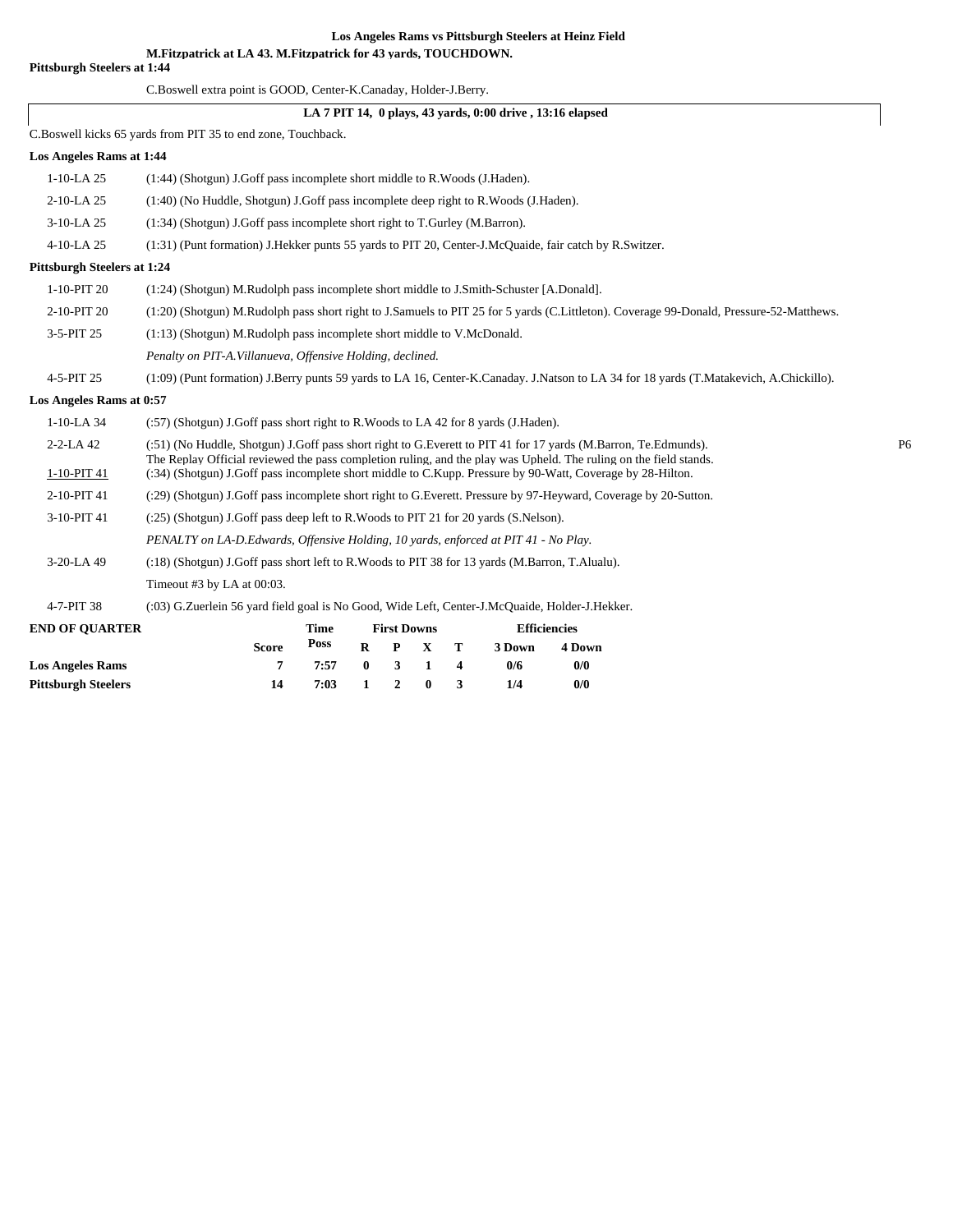**Play By Play Play Play Play By Play Third Quarter** 11/10/2019 LA elects to Receive, and PIT elects to defend the North goal. C.Boswell kicks 66 yards from PIT 35 to LA -1. J.Natson to LA 26 for 27 yards (K.Kelly). **Los Angeles Rams at 15:00, (1st play from scrimmage 14:56)** 1-10-LA 26 (14:56) J.Goff pass short left to R.Woods to LA 36 for 10 yards (J.Haden). P7 1-10-LA 36 (14:19) (No Huddle) J.Goff pass incomplete short middle to C.Kupp. 2-10-LA 36 (14:14) (Shotgun) T.Gurley right guard to LA 36 for no gain (M.Barron). 3-10-LA 36 (13:55) (No Huddle, Shotgun) J.Goff pass short right to R.Woods pushed ob at 50 for 14 yards (J.Haden). P8 *Penalty on PIT, Defensive Too Many Men on Field, declined.* 1-10-50 (13:34) J.Goff pass deep right intended for T.Higbee INTERCEPTED by J.Haden at PIT 26. J.Haden to PIT 25 for -1 yards (T.Higbee). **Pittsburgh Steelers at 13:29** 1-10-PIT 25 (13:29) (Shotgun) Z.Banner reported in as eligible. T.Brooks-James right tackle to PIT 33 for 8 yards (E.Weddle). 2-2-PIT 33 (12:55) J.Samuels right tackle to PIT 37 for 4 yards (C.Littleton, S.Joseph). R11 1-10-PIT 37 (12:14) (Shotgun) M.Rudolph pass short left to V.McDonald to PIT 36 for -1 yards (T.Rapp). 2-11-PIT 36 (11:31) (Shotgun) M.Rudolph pass incomplete short middle to J.Smith-Schuster [M.Christian]. *PENALTY on LA-J.Ramsey, Defensive Pass Interference, 11 yards, enforced at PIT 36 - No Play.* X12 1-10-PIT 47 (11:25) (Shotgun) M.Rudolph pass short right to N.Vannett to LA 45 for 8 yards (C.Littleton). 2-2-LA 45 (10:50) J.Samuels right end to LA 43 for 2 yards (T.Hill). *PENALTY on PIT-N.Vannett, Offensive Holding, 10 yards, enforced at LA 45 - No Play.* Timeout #1 by PIT at 10:32. 2-12-PIT 45 (10:32) (Shotgun) J.Samuels up the middle to PIT 44 for -1 yards (D.Fowler, M.Brockers). 3-13-PIT 44 (9:49) (Shotgun) M.Rudolph pass incomplete short left to J.Samuels. 4-13-PIT 44 *(9:45) (Punt formation) PENALTY on PIT-R.Spillane, False Start, 5 yards, enforced at PIT 44 - No Play.* 4-18-PIT 39 (9:45) (Punt formation) J.Berry punts 41 yards to LA 20, Center-K.Canaday, fair catch by J.Natson. **Los Angeles Rams at 9:38** 1-10-LA 20 (9:38) T.Gurley right guard to LA 29 for 9 yards (M.Barron, Te.Edmunds). 2-1-LA 29 (9:17) (No Huddle) J.Goff pass short left to T.Higbee to LA 28 for -1 yards (Te.Edmunds, V.Williams) [M.Hilton]. 3-2-LA 28 (8:33) (Shotgun) B.Bortles right end to LA 29 for 1 yard (J.Haden; T.Watt). (7:52) (Punt formation) J.Hekker pass short middle intended for D.Long INTERCEPTED by T.Edmunds [J.Dangerfield] at LA 33. T.Edmunds to LA 31 for 2 yards (D.Long). 4-1-LA 29 **Pittsburgh Steelers at 7:46** 1-10-LA 31 (7:46) (Shotgun) T.Brooks-James up the middle to LA 28 for 3 yards (J.Ramsey). *PENALTY on PIT-A.Villanueva, Offensive Holding, 10 yards, enforced at LA 28.* 1-17-LA 38 (7:22) (Shotgun) M.Rudolph sacked at LA 43 for -5 yards (C.Matthews). 2-22-LA 43 (6:41) (Shotgun) V.McDonald left guard to LA 41 for 2 yards (C.Littleton). 3-20-LA 41 (5:56) (Shotgun) M.Rudolph pass incomplete deep middle to V.McDonald (M.Christian). 4-20-LA 41 (5:51) (Punt formation) J.Berry punts 29 yards to LA 12, Center-K.Canaday, fair catch by J.Natson. **Los Angeles Rams at 5:43** 1-10-LA 12 (5:43) T.Gurley up the middle to LA 34 for 22 yards (Te.Edmunds; M.Fitzpatrick). R9 1-10-LA 34 (5:10) T.Gurley up the middle to LA 39 for 5 yards (Te.Edmunds, T.Alualu). 2-5-LA 39 (4:33) J.Goff pass deep left to R.Woods to PIT 37 for 24 yards (Te.Edmunds) [V.Williams]. P10 1-10-PIT 37 (4:06) (No Huddle) J.Goff pass short left to J.Mundt to PIT 28 for 9 yards (S.Nelson). 2-1-PIT 28 (3:33) M.Brown up the middle to PIT 23 for 5 yards (T.Alualu). R11 1-10-PIT 23 (3:13) (No Huddle) M.Brown right tackle to PIT 13 for 10 yards (J.Haden). *PENALTY on LA, Illegal Shift, 5 yards, enforced at PIT 23 - No Play.* 1-15-PIT 28 (2:54) M.Brown up the middle to PIT 27 for 1 yard (C.Heyward; J.Hargrave). 2-14-PIT 27 (2:20) (Shotgun) J.Goff pass short right to G.Everett to PIT 17 for 10 yards (M.Barron). 3-4-PIT 17 (1:36) (Shotgun) J.Goff pass short middle to G.Everett to PIT 15 for 2 yards (Te.Edmunds). *PENALTY on PIT-C.Sutton, Defensive Pass Interference, 3 yards, enforced at PIT 17 - No Play.* X12 1-10-PIT 14 (1:20) T.Gurley right tackle to PIT 8 for 6 yards (J.Haden). FUMBLES (J.Haden), ball out of bounds at PIT 4. 2-4-PIT 8 (1:00) T.Gurley left end to PIT 12 for -4 yards (D.Bush; Te.Edmunds).

3-8-PIT 12 (:19) (Shotgun) J.Goff pass incomplete short left to C.Kupp (M.Fitzpatrick).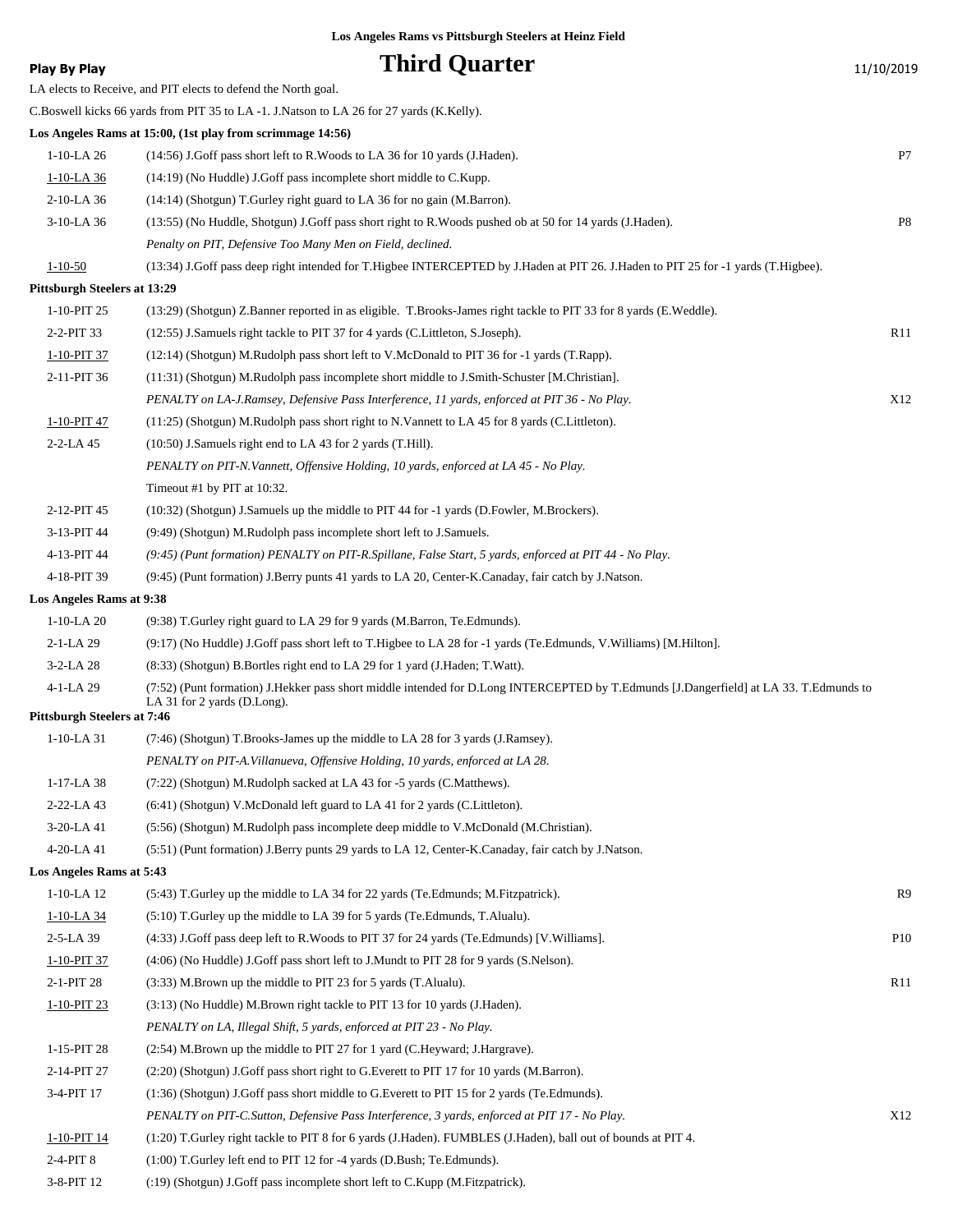#### **LA 10 PIT 14, 11 plays, 76 yards, 1 penalty, 5:32 drive, 14:49 elapsed**

G.Zuerlein kicks 65 yards from LA 35 to end zone, Touchback.

#### **Pittsburgh Steelers at 0:11**

#### 1-10-PIT 25 (:11) (Shotgun) M.Rudolph pass short right to J.Samuels to PIT 28 for 3 yards (T.Reeder).

| <b>END OF OUARTER</b>      |              | Time |    | <b>First Downs</b> |              |              | <b>Efficiencies</b> |        |  |
|----------------------------|--------------|------|----|--------------------|--------------|--------------|---------------------|--------|--|
|                            | <b>Score</b> | Poss | R. |                    | P X          | $\mathbf{T}$ | 3 Down              | 4 Down |  |
| <b>Los Angeles Rams</b>    | 10           | 8:55 |    |                    | 2 3 1        | - 6          | 173                 | 0/1    |  |
| <b>Pittsburgh Steelers</b> | 14           | 6:05 |    | $\mathbf{0}$       | $\mathbf{1}$ |              | 0/2                 | 0/0    |  |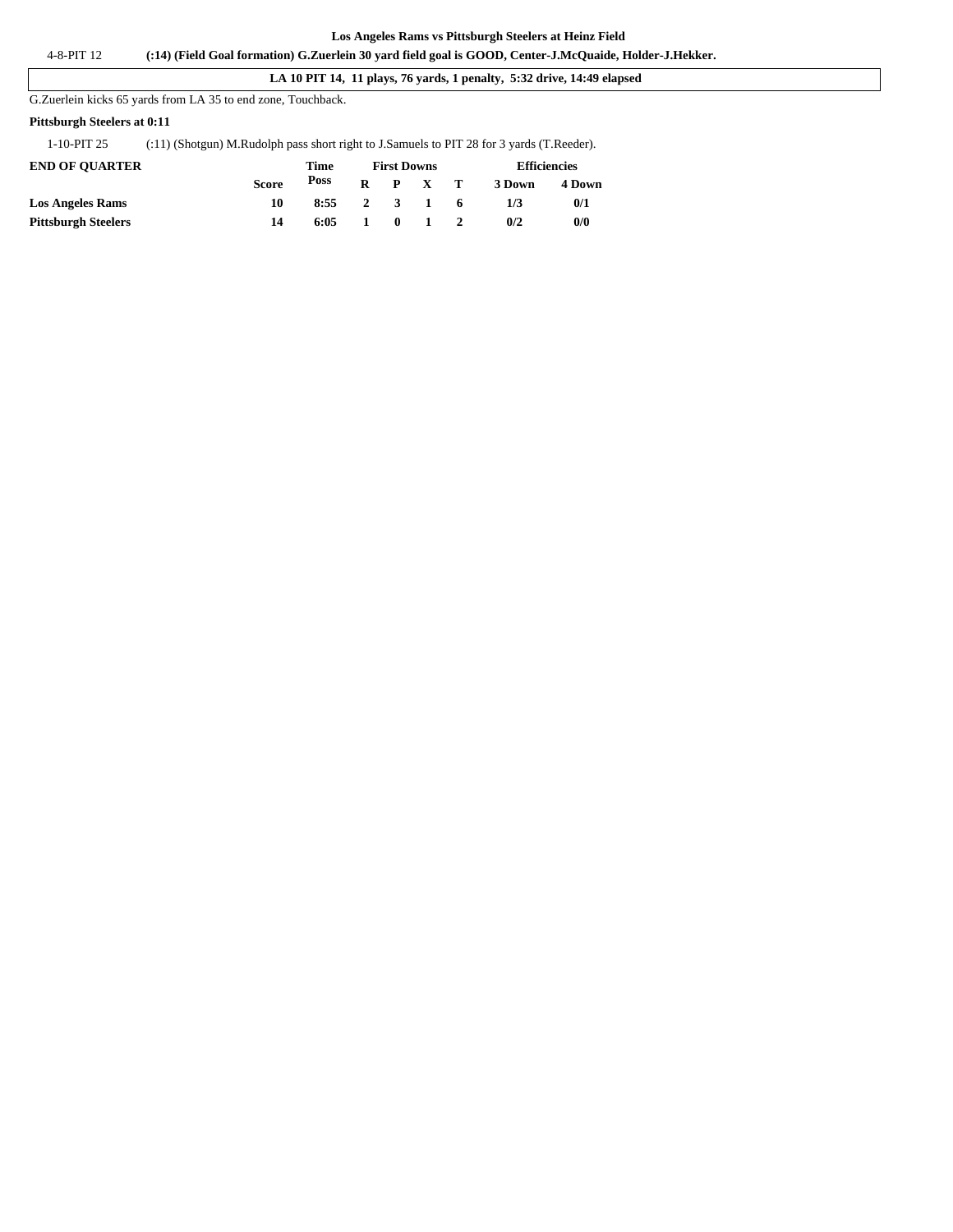| Play By Play                        | <b>Fourth Quarter</b>                                                                                                                                                                                                                                                                                                     | 11/10/2019      |
|-------------------------------------|---------------------------------------------------------------------------------------------------------------------------------------------------------------------------------------------------------------------------------------------------------------------------------------------------------------------------|-----------------|
| Pittsburgh Steelers continued.      |                                                                                                                                                                                                                                                                                                                           |                 |
| 2-7-PIT 28                          | (15:00) (Shotgun) M.Rudolph pass incomplete short right to D.Johnson. Coverage 22-Hill.                                                                                                                                                                                                                                   |                 |
| 3-7-PIT 28                          | (14:57) (Shotgun) M.Rudolph pass incomplete short left to J.Washington. Coverage 23-Coleman.                                                                                                                                                                                                                              |                 |
| 4-7-PIT 28                          | (14:52) (Punt formation) J.Berry punts 42 yards to LA 30, Center-K.Canaday, downed by PIT-O.Adeniyi.                                                                                                                                                                                                                      |                 |
| Los Angeles Rams at 14:42           |                                                                                                                                                                                                                                                                                                                           |                 |
| $1-10-LA$ 30                        | $(14:42)$ M. Brown up the middle to LA 32 for 2 yards $(A.Chickillo)$ .                                                                                                                                                                                                                                                   |                 |
| 2-8-LA 32                           | (14:20) (No Huddle) J.Goff pass short right to T.Higbee to LA 36 for 4 yards (M.Hilton).                                                                                                                                                                                                                                  |                 |
|                                     | PENALTY on LA-A.Blythe, Offensive Holding, 10 yards, enforced at LA 32 - No Play.                                                                                                                                                                                                                                         |                 |
| 2-18-LA 22                          | (13:56) M.Brown left guard to LA 22 for no gain (C.Heyward, J.Hargrave).                                                                                                                                                                                                                                                  |                 |
| 3-18-LA 22                          | (13:33) (No Huddle, Shotgun) J.Goff pass short right to R.Woods to LA 38 for 16 yards (J.Haden).                                                                                                                                                                                                                          |                 |
| 4-2-LA 38                           | (12:59) (Punt formation) J.Hekker punts 56 yards to PIT 6, Center-J.McQuaide. R.Switzer to PIT 5 for -1 yards (T.Howard).                                                                                                                                                                                                 |                 |
| <b>Pittsburgh Steelers at 12:46</b> |                                                                                                                                                                                                                                                                                                                           |                 |
| $1-10-PIT5$                         | (12:46) Z.Banner reported in as eligible. M.Rudolph sacked in End Zone for -5 yards, SAFETY (sack split by A.Donald and<br><b>C.Matthews).</b>                                                                                                                                                                            |                 |
|                                     | LA 12 PIT 14, Safety, 2:20 elapsed                                                                                                                                                                                                                                                                                        |                 |
|                                     | J.Berry kicks 66 yards from PIT 20 to LA 14. J.Natson to LA 32 for 18 yards (T.Edmunds, K.Kelly).                                                                                                                                                                                                                         |                 |
|                                     | Los Angeles Rams at 12:40, (1st play from scrimmage 12:33)                                                                                                                                                                                                                                                                |                 |
| $1-10-LA$ 32                        | (12:33) J.Goff pass incomplete short left to C.Kupp (J.Haden).                                                                                                                                                                                                                                                            |                 |
| 2-10-LA 32                          | (12:28) M.Brown right guard to LA 34 for 2 yards (B.Dupree, J.Hargrave).                                                                                                                                                                                                                                                  |                 |
| 3-8-LA 34                           | $(11:44)$ (Shotgun) J.Goff pass short left to G.Everett to LA 38 for 4 yards (S.Nelson).                                                                                                                                                                                                                                  |                 |
| 4-4-LA 38                           | (10:57) (Punt formation) J.Hekker punts 51 yards to PIT 11, Center-J.McQuaide. D.Johnson to PIT 25 for 14 yards (J.Mundt).                                                                                                                                                                                                |                 |
| <b>Pittsburgh Steelers at 10:46</b> |                                                                                                                                                                                                                                                                                                                           |                 |
| 1-10-PIT 25                         | (10:46) (Shotgun) T.Brooks-James up the middle to PIT 22 for -3 yards (A.Donald).                                                                                                                                                                                                                                         |                 |
| 2-13-PIT 22                         | (10:09) (Shotgun) M.Rudolph pass short left to J.Washington to PIT 34 for 12 yards (N.Robey).                                                                                                                                                                                                                             |                 |
| 3-1-PIT 34                          | (9.39) (Shotgun) J.Samuels up the middle to PIT 34 for no gain (T.Rapp, C.Littleton).                                                                                                                                                                                                                                     |                 |
| 4-1-PIT 34                          | (8:55) (Pass formation) Z.Banner reported in as eligible. M.Rudolph pass short right to T.Edmunds to PIT 40 for 6 yards (C.Littleton, E.Weddle).                                                                                                                                                                          | P <sub>13</sub> |
| 1-10-PIT 40<br>2-1-PIT 49           | (8:14) (Shotgun) M.Rudolph pass short middle to V.McDonald to PIT 49 for 9 yards (C.Littleton; T.Rapp). FUMBLES (C.Littleton), recovered by<br>PIT-J.Smith-Schuster at PIT 49. J.Smith-Schuster to PIT 49 for no gain (S.Ebukam).<br>(7:26) (Shotgun) T.Edmunds right tackle to PIT 46 for -3 yards (A.Donald, D.Fowler). |                 |
| 3-4-PIT 46                          | (6:45) (Shotgun) M.Rudolph pass short left to J.Washington pushed ob at LA 35 for 19 yards (N.Robey).                                                                                                                                                                                                                     | P <sub>14</sub> |
| $1-10-LA$ 35                        | (6:19) Z.Banner reported in as eligible. J.Samuels right tackle to LA 33 for 2 yards (T.Hill).                                                                                                                                                                                                                            |                 |
| 2-8-LA 33                           | (5:43) J.Samuels left guard to LA 27 for 6 yards (T.Hill, C.Littleton).                                                                                                                                                                                                                                                   |                 |
| 3-2-LA 27                           | (5:00) M.Rudolph pass short right to J.Washington to LA 18 for 9 yards (N.Robey).                                                                                                                                                                                                                                         | P <sub>15</sub> |
| $1-10-LA$ 18                        | (4:20) Z.Banner reported in as eligible. T.Edmunds left guard to LA 19 for -1 yards (T.Rapp, C.Littleton).                                                                                                                                                                                                                |                 |
| 2-11-LA 19                          | (3:37) (Shotgun) M.Rudolph pass short left to J.Smith-Schuster to LA 10 for 9 yards (J.Ramsey).                                                                                                                                                                                                                           |                 |
| $3 - 2 - LA$ 10                     | (2.52) Z.Banner reported in as eligible. M.Rudolph pass incomplete short right to J.Samuels (C.Matthews).                                                                                                                                                                                                                 |                 |
| 4-2-LA 10                           | (2:49) (Field Goal formation) PENALTY on PIT-C.Boswell, False Start, 5 yards, enforced at LA 10 - No Play.                                                                                                                                                                                                                |                 |
| 4-7-LA 15                           | (2:49) (Field Goal formation) C.Boswell 33 yard field goal is GOOD, Center-K.Canaday, Holder-J.Berry.                                                                                                                                                                                                                     |                 |
|                                     | LA 12 PIT 17, 14 plays, 60 yards, 8:00 drive, 12:14 elapsed                                                                                                                                                                                                                                                               |                 |
|                                     | C.Boswell kicks 61 yards from PIT 35 to LA 4. J.Natson to LA 34 for 30 yards (K.Kelly).                                                                                                                                                                                                                                   |                 |
|                                     | Los Angeles Rams at 2:46, (1st play from scrimmage 2:39)                                                                                                                                                                                                                                                                  |                 |
| 1-10-LA 34                          | (2:39) (Shotgun) J.Goff pass short right to G.Everett pushed ob at LA 46 for 12 yards (C.Sutton).                                                                                                                                                                                                                         | P <sub>13</sub> |
| $1-10-LA$ 46                        | (2:33) (Shotgun) J.Goff pass short right to G.Everett to PIT 49 for 5 yards (M.Barron).                                                                                                                                                                                                                                   |                 |
| 2-5-PIT 49                          | (2:08) (No Huddle, Shotgun) J.Goff pass short right to G.Everett to PIT 40 for 9 yards (M.Barron).                                                                                                                                                                                                                        | P <sub>14</sub> |
| Two-Minute Warning                  |                                                                                                                                                                                                                                                                                                                           |                 |
| 1-10-PIT 40                         | (2:00) (Shotgun) J.Goff pass short middle to J.Reynolds to PIT 30 for 10 yards (D.Bush).                                                                                                                                                                                                                                  | P <sub>15</sub> |
| 1-10-PIT 30                         | (1:40) (No Huddle, Shotgun) J.Goff pass incomplete short right to G.Everett. Coverage by 26-Barron.                                                                                                                                                                                                                       |                 |
| 2-10-PIT 30                         | (1:39) (Shotgun) J.Goff pass incomplete short middle to G.Everett (S.Nelson).                                                                                                                                                                                                                                             |                 |
| 3-10-PIT 30                         | (1:34) (Shotgun) J.Goff pass incomplete short middle to J.Reynolds (C.Heyward).                                                                                                                                                                                                                                           |                 |
|                                     | Timeout #2 by PIT at 01:31.                                                                                                                                                                                                                                                                                               |                 |

4-10-PIT 30 (1:30) (Shotgun) J.Goff pass incomplete deep right to J.Reynolds (Te.Edmunds).

**Pittsburgh Steelers at 1:25**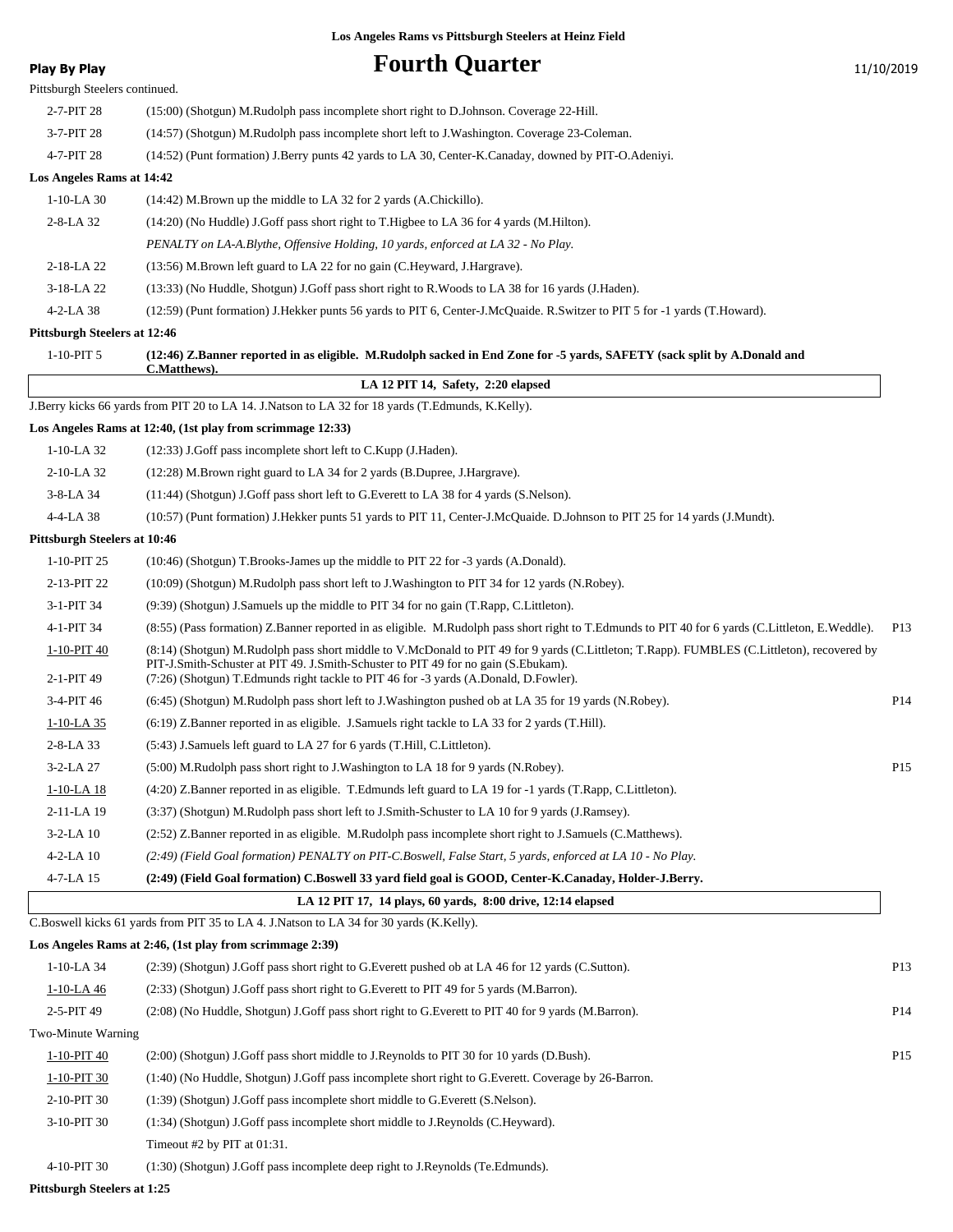| 1-10-PIT 30                 | (1:25) Z.Banner reported in as eligible. J.Samuels left guard to PIT 30 for no gain (M.Brockers).                                                                                                                                                                                                                                                                       |     |
|-----------------------------|-------------------------------------------------------------------------------------------------------------------------------------------------------------------------------------------------------------------------------------------------------------------------------------------------------------------------------------------------------------------------|-----|
|                             | Timeout #1 by LA at 01:20.                                                                                                                                                                                                                                                                                                                                              |     |
| 2-10-PIT 30                 | (1:20) J.Samuels left tackle to PIT 30 for no gain (A.Donald).                                                                                                                                                                                                                                                                                                          |     |
|                             | Timeout #2 by LA at $01:15$ .                                                                                                                                                                                                                                                                                                                                           |     |
| 3-10-PIT 30                 | $(1.15)$ PENALTY on PIT-D.DeCastro, False Start, 5 yards, enforced at PIT 30 - No Play.                                                                                                                                                                                                                                                                                 |     |
| 3-15-PIT 25                 | $(1:15)$ J.Samuels left guard to PIT 27 for 2 yards (T.Hill).                                                                                                                                                                                                                                                                                                           |     |
|                             | Timeout #3 by LA at $01:10$ .                                                                                                                                                                                                                                                                                                                                           |     |
| 4-13-PIT 27                 | $(1:10)$ (Punt formation) J.Berry punts 38 yards to LA 35, Center-K.Canaday, downed by PIT-A.Burns.<br>The Replay Official reviewed the runner was inbounds ruling, and the play was REVERSED.<br>(Punt formation) J.Berry punts 38 yards to LA 35, Center-K.Canaday, downed by PIT-A.Burns.<br>PENALTY on PIT-A.Burns, Illegal Touch Kick, 5 yards, enforced at LA 35. |     |
| Los Angeles Rams at 1:01    |                                                                                                                                                                                                                                                                                                                                                                         |     |
| $1-10-LA$ 40                | (1:01) (Shotgun) J.Goff sacked at LA 32 for -8 yards (T.Watt). FUMBLES (T.Watt) [T.Watt], recovered by LA-C.Shelton at LA 33. C.Shelton to<br>LA 33 for no gain (J. Hargrave).                                                                                                                                                                                          |     |
| $2-17-LA$ 33                | (:41) (Shotgun) J.Goff pass short right to R.Woods to LA 43 for 10 yards (J.Haden) [C.Heyward].                                                                                                                                                                                                                                                                         |     |
| $3 - 7 - LA$ 43             | (:33) (Shotgun) J.Goff pass incomplete short left to C.Kupp (M.Hilton).                                                                                                                                                                                                                                                                                                 |     |
|                             | PENALTY on PIT-M.Hilton, Defensive Pass Interference, 4 yards, enforced at LA 43 - No Play.                                                                                                                                                                                                                                                                             | X16 |
| $1-10-LA$ 47                | (:30) (Shotgun) PENALTY on LA-A.Corbett, False Start, 5 yards, enforced at LA 47 - No Play.                                                                                                                                                                                                                                                                             |     |
| $1-15-LA$ 42                | (:30) (Shotgun) J.Goff pass short right intended for R.Woods INTERCEPTED by M.Fitzpatrick (J.Haden) at PIT 45. M.Fitzpatrick to LA 41 for<br>14 vards (R.Woods).                                                                                                                                                                                                        |     |
| Pittsburgh Steelers at 0:20 |                                                                                                                                                                                                                                                                                                                                                                         |     |
|                             |                                                                                                                                                                                                                                                                                                                                                                         |     |

1-10-LA 41 (:20) Z.Banner reported in as eligible. M.Rudolph kneels to LA 42 for -1 yards.

| <b>END OF OUARTER</b>      |              | Time |              | <b>First Downs</b> |                 | <b>Efficiencies</b> |        |  |
|----------------------------|--------------|------|--------------|--------------------|-----------------|---------------------|--------|--|
|                            | <b>Score</b> | Poss |              |                    | $R$ $P$ $X$ $T$ | 3 Down              | 4 Down |  |
| <b>Los Angeles Rams</b>    |              | 5:52 | $\mathbf{0}$ | $\mathbf{3}$       | $\sim$ 1        | 0/3                 | 0/1    |  |
| <b>Pittsburgh Steelers</b> |              | 9:08 | $\mathbf{0}$ | $\mathbf{R}$       | $\mathbf{0}$    | 2/6                 |        |  |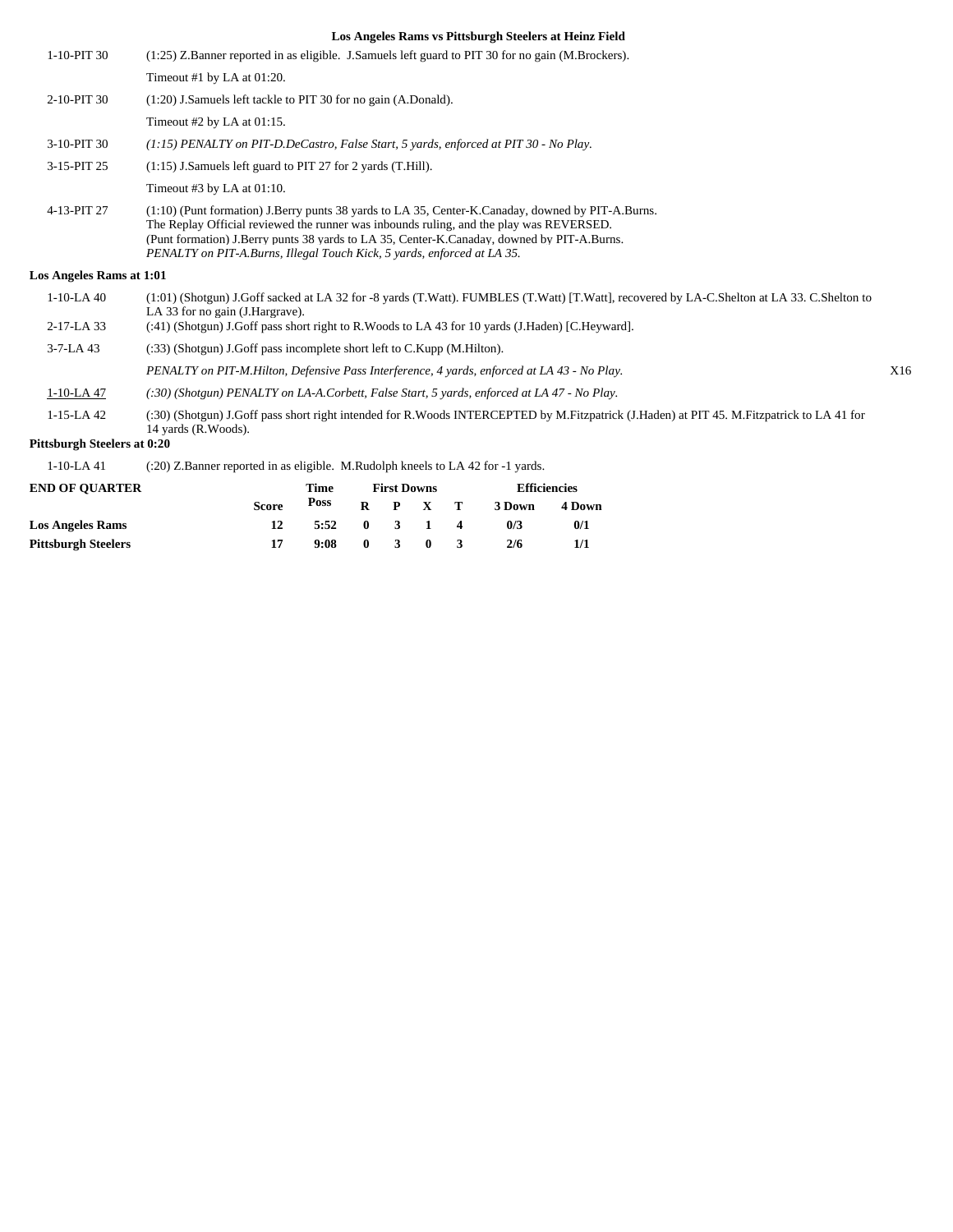## **Miscellaneous Statistics Report**

**Los Angeles Rams vs Pittsburgh Steelers 11/10/2019 at Heinz Field**

### **Ten Longest Plays for Los Angeles Rams**

| Yards | Otr | <b>Play Start</b>       | <b>Play Description</b>                                                                                                                                                                                                             |
|-------|-----|-------------------------|-------------------------------------------------------------------------------------------------------------------------------------------------------------------------------------------------------------------------------------|
| 24    |     | 3 2-5-LA 39             | (4:33) J.Goff pass deep left to R.Woods to PIT 37 for 24 yards (Te.Edmunds) [V.Williams].                                                                                                                                           |
| 22    |     | 3 1-10-LA 12            | (5:43) T. Gurley up the middle to LA 34 for 22 yards (Te. Edmunds; M. Fitzpatrick).                                                                                                                                                 |
| 21    |     | 2 1-10-LA 29            | (5:32) J.Goff pass deep middle to J.Reynolds to 50 for 21 yards (M.Fitzpatrick).                                                                                                                                                    |
| 18    |     | 2 2-7-LA 18             | (8:49) (Shotgun) J.Goff pass short middle to J.Reynolds to LA 36 for 18 yards (Te.Edmunds).                                                                                                                                         |
| 17    |     | $2 \quad 2 - 2 - LA 42$ | (:51) (No Huddle, Shotgun) J.Goff pass short right to G.Everett to PIT 41 for 17 yards (M.Barron, Te.Edmunds).<br>The Replay Official reviewed the pass completion ruling, and the play was Upheld. The ruling on the field stands. |
| 16    |     | $4 \quad 3-18-LA$ 22    | (13:33) (No Huddle, Shotgun) J.Goff pass short right to R.Woods to LA 38 for 16 yards (J.Haden).                                                                                                                                    |
| 14    |     | 3 3-10-LA 36            | (13:55) (No Huddle, Shotgun) J.Goff pass short right to R.Woods pushed ob at 50 for 14 yards (J.Haden).<br>Penalty on PIT, Defensive Too Many Men on Field, declined.                                                               |
| 13    |     | $12 - 1 - LA$ 25        | (6:52) T. Gurley left quard to LA 38 for 13 yards (M. Fitzpatrick).                                                                                                                                                                 |
| 13    |     | 2 3-20-LA 49            | (:18) (Shotgun) J.Goff pass short left to R.Woods to PIT 38 for 13 yards (M.Barron, T.Alualu).                                                                                                                                      |
| 12    |     | 1 2-7-LA 19             | (12:21) J. Goff pass short right to T. Higbee to LA 31 for 12 yards (M. Barron).                                                                                                                                                    |

#### **Ten Longest Plays for Pittsburgh Steelers**

| Yards | <b>Otr</b> | Play Start               | <b>Play Description</b>                                                                                         |
|-------|------------|--------------------------|-----------------------------------------------------------------------------------------------------------------|
| 30    |            | $1 \quad 3 - 7 - PIT 41$ | (3:39) (Shotgun) M.Rudolph pass deep left to D.Johnson pushed ob at LA 29 for 30 yards (E.Weddle).              |
| 20    |            | 1 1-10-PIT 18            | (4:48) M.Rudolph pass deep right to J.Smith-Schuster ran ob at PIT 38 for 20 yards.                             |
| 19    |            | 4 3-4-PIT 46             | (6:45) (Shotgun) M.Rudolph pass short left to J.Washington pushed ob at LA 35 for 19 yards (N.Robey).           |
| 15    |            | $2 \quad 1 - 10 - PIT10$ | (7:02) (Shotgun) M.Rudolph pass short right to J.Smith-Schuster to PIT 25 for 15 yards (T.Hill).                |
| 13    |            | $1 \quad 3 - 3 - PIT39$  | (9:35) (Shotgun) M.Rudolph pass short middle to D.Johnson to LA 48 for 13 yards (T.Hill).                       |
| 13    |            | $1 \quad 2 - 8 - LA$ 18  | (2:07) (Shotgun) M.Rudolph pass short middle to J.Washington to LA 5 for 13 yards (T.Hill, E.Weddle).           |
| 13    |            | 2 3-5-PIT 30             | (11:47) (Shotgun) M.Rudolph pass short middle to D.Johnson pushed ob at PIT 43 for 13 yards (E.Weddle).         |
| 12    |            | 4 2-13-PIT 22            | (10:09) (Shotgun) M.Rudolph pass short left to J.Washington to PIT 34 for 12 yards (N.Robey).                   |
| 9     |            | 4 1-10-PIT 40            | (8:14) (Shotgun) M.Rudolph pass short middle to V.McDonald to PIT 49 for 9 yards (C.Littleton; T.Rapp). FUMBLES |
| 9     |            | $4$ 3-2-LA 27            | (5:00) M.Rudolph pass short right to J.Washington to LA 18 for 9 yards (N.Robey).                               |

|                                   | <b>Touchdown Scoring Information</b> | <b>Offense</b> |                                        | <b>Defense</b> Special Teams |  |  |  |
|-----------------------------------|--------------------------------------|----------------|----------------------------------------|------------------------------|--|--|--|
| <b>VISITOR</b>                    | Los Angeles Rams                     |                | $\begin{array}{ccc} 0 & 1 \end{array}$ |                              |  |  |  |
| <b>HOME</b>                       | Pittsburgh Steelers                  |                | $1 \quad 1$                            |                              |  |  |  |
| <b>Player Scoring Information</b> |                                      |                |                                        |                              |  |  |  |

| Club Player      | TD. |  | TD Rush Rec KOTD Punt Int TD Fum Misc FG XP 2Pt 2Pt Sfty Points | TD. | - TD |  | Rush Rec |  |             |
|------------------|-----|--|-----------------------------------------------------------------|-----|------|--|----------|--|-------------|
| LA G.Zuerlein    |     |  | 0 0 0 0 0 0 0 0 0 1 1 0 0 0 0 4                                 |     |      |  |          |  |             |
| PIT J.Washington |     |  | 0 0 1 0 0 0 0 0 0 0 0 0 0 0                                     |     |      |  |          |  | $6^{\circ}$ |
| PIT C.Boswell    |     |  | 0 0 0 0 0 0 0 1 2 0 0 0                                         |     |      |  |          |  | - 5         |

| <b>Possession Detail</b>    | <b>First Half</b> |      | <b>Second Half</b> |       | Game           |       |  |
|-----------------------------|-------------------|------|--------------------|-------|----------------|-------|--|
|                             | <b>Visitor</b>    | Home | Visitor            | Home  | <b>Visitor</b> | Home  |  |
| Largest Lead                |                   |      | 0                  |       |                |       |  |
| Drives Leading              |                   |      | 0                  |       |                | 8     |  |
| Time of Possession Leading  | 5:02              | 0:27 | 0:00               | 15:13 | 5:02           | 15:40 |  |
| Largest Deficit             | $-7$              | $-7$ | -5                 | 0     | -7             | -7    |  |
| Drives Trailing             |                   |      |                    | 0     | q              | 3     |  |
| Time of Possession Trailing | 1:17              | 9:10 | 14:47              | 0:00  | 16:04          | 9:10  |  |
| Times Score Tied Up         |                   |      |                    | 0     |                |       |  |
| Lead Changes                |                   |      |                    |       |                |       |  |